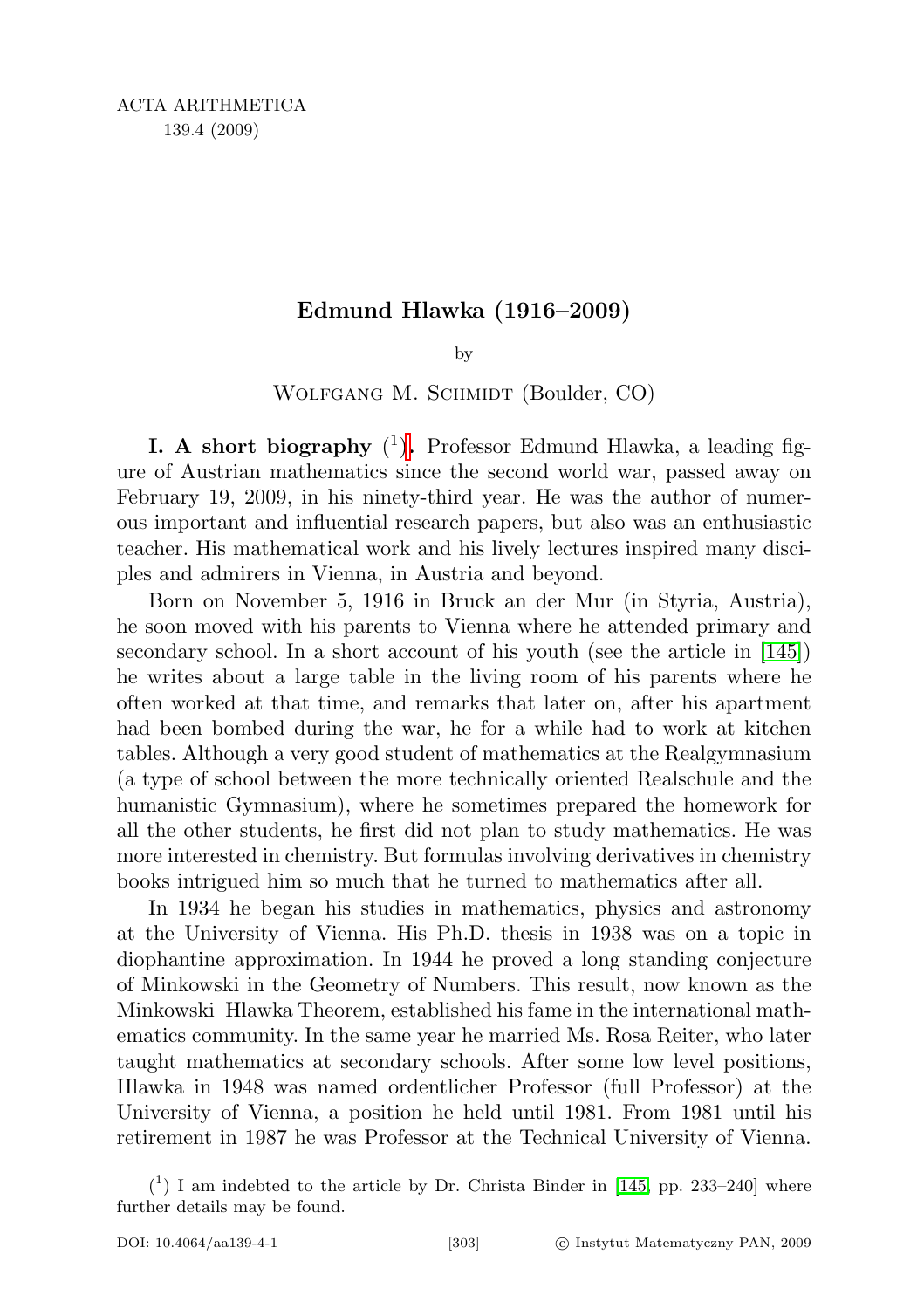For many years he was an editor of Acta Arithmetica and of Monatshefte für Mathematik. During his long career he had more than 130 Doktoranden (Ph.D. students) some of whom became prominent mathematicians, and he conducted final exams for more than 800 future mathematics teachers at secondary schools. He thus had a strong impact on mathematics education in Austria.

Hlawka's great reputation led to many honors, as well as invitations to the Institute for Advanced Study in Princeton, to Cal Tech in California, to the Sorbonne in Paris, as well as to the ETH in Zürich. He was a member of the Austrian Academy of Sciences, as well as of several German Academies, and the Academy in Bologna. He received the Dannie–Heinemann Prize of the Göttinger Academy of Sciences, the Gauss medal of the DDR Academy of Sciences and many honors in Austria, such as the Ehrenzeichen (loosely translated as medal of honor) for the sciences and art by the Republic of Austria, and the Golden Ehrenzeichen for Merits for the Republic of Austria. He held honorary doctor degrees from the University of Vienna, as well as the universities of Salzburg, Graz, Erlangen and the Technical University of Vienna. He was an honorary member of the Austrian Mathematical Society as well as of the Schrödinger Society.

The enclosed short description of some of Hlawka's works and the list of publications attests to his large range of interests and accomplishments.

II. Some personal memories. As a first year student in 1951/52 I was deeply impressed by Hlawka's Vorlesung (lecture course) on differential and integral calculus. With him, the epsilon and delta arguments were enjoyable to learn. He always lectured without notes. Except that sometimes he wrote specific numbers for examples on the back side of streetcar tickets. He once told us with a grin that he could not proceed because the conductor had punched a hole in his ticket just where he had written such a number. He had a great sense of humor, especially a Viennese type of humor. Using a commonly known phrase, when he made a mistake at the blackboard he once said he was a "Kipfel" (the Austrian version of croissant). He clearly enjoyed teaching and had the habit to continue lecturing after he had left the room. He was admired by all the students. He was rather thin, looked frail, and we worried about his health. But he fooled us all: He outlived most of his more robust colleagues.

At first I had intended to study mathematical physics. So when Hlawka gave a course on the Geometry of Numbers I enrolled in a physics course. But on the side I studied notes of Hlawka's lectures, taken by my fellow student Hans Hejtmanek. I liked these lectures on the Geometry of Numbers so much that I decided to get my degree in mathematics, and eventually I got my Ph.D. under the direction of Hlawka. While I was still a student,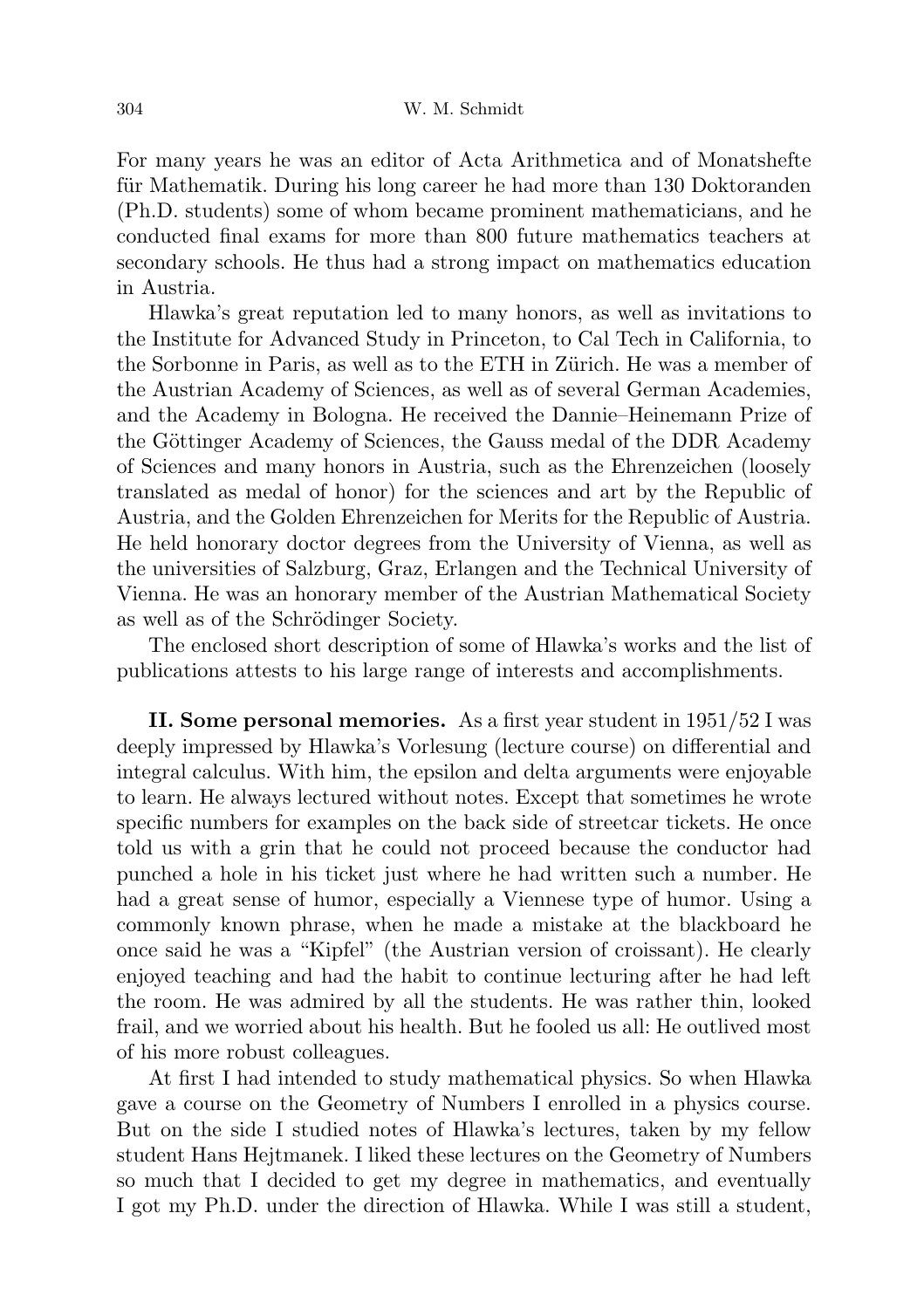he and his wife accepted me in their very informal mathematical circle, which involved numerous seminars and Nachsitzungen (after-sessions) in coffee houses. Always a very colloquial Viennese language was spoken. I felt very honored to be allowed to address him by his first name Edmund, and by "du" instead of the more formal "Sie". There is much that I owe to Hlawka. He introduced me to the Geometry of Numbers and to Uniform Distribution, areas which have been important in my own work.

Hlawka's life took a downturn after the death of his wife, and he was confined to his apartment during his last years. But I hardly ever heard him complain. So despite his old age, the news of his death came as a shock to me. With his decease, an era of Austrian mathematics has come to an end.

III. Mathematical works. Hlawka wrote more than 150 articles, as well as half a dozen books. It is impossible to do justice to all this work in a short article. Moreover, the choice of results highlighted here is no doubt subjective, colored by my interests and lack of expertise in certain areas. On the other hand, Hlawka himself in [\[114\]](#page-15-0) gives a good survey of some of his work and its context.

1. Hlawka's expertise in classical analysis was already demonstrated in his first publication [\[1\]](#page-10-0) on Laguerre polynomials, and his paper [\[2\]](#page-10-1) on linear differential equations of second order.

2. But he soon turned to number theory, in particular to **Diophantine** Approximation. His work [\[3\]](#page-10-2) deals with approximation properties of two inhomogeneous linear forms in two variables. Suppose

(1) 
$$
F(x,y) = (\alpha x + \beta y - \xi)(\gamma x + \delta y - \eta)
$$

is a product of two such forms with  $\alpha\delta - \beta\gamma = 1$ . Minkowski had shown that when all the coefficients  $\alpha, \beta, \gamma, \delta, \xi, \eta$  are real, then there are rational integers x, y with  $|F(x, y)| \leq 1/4$ . Hlawka now takes up the case when the coefficients are complex, and shows that there are Gaussian integers  $x, y$ with  $|F(x, y)| \leq 1/2$ . Minkowski's estimate is best possible for  $F(x, y) =$  $(x - 1/2)(y - 1/2)$ , and Hlawka's is best possible for  $F(x, y) = (x - (i +$  $1/2(y-(i+1)/2)$ . His proof was rather difficult; further proofs and results for other number fields were given by Mahler, Chalk, Perron, Mordell and Niven. In the subsequent paper [\[4\]](#page-10-3), Hlawka dealt with the inequality

$$
(2) \qquad \qquad |\beta y - x - \xi| < c/|y|.
$$

When  $\beta$ ,  $\xi$  are real, with  $\beta$  irrational and  $\xi$  not of the type  $m\beta+n$  with integers  $m, n$ , then according to Minkowski there are infinitely many solutions of (2) with x, y in  $\mathbb{Z}, y > 0$ , provided  $c = 1/4$ . Hlawka now established an analogous result with  $\beta$ , ξ complex, with x, y Gaussian integers and  $c = 1/2$ . The proof that  $c = 1/2$  is best possible requires new methods different from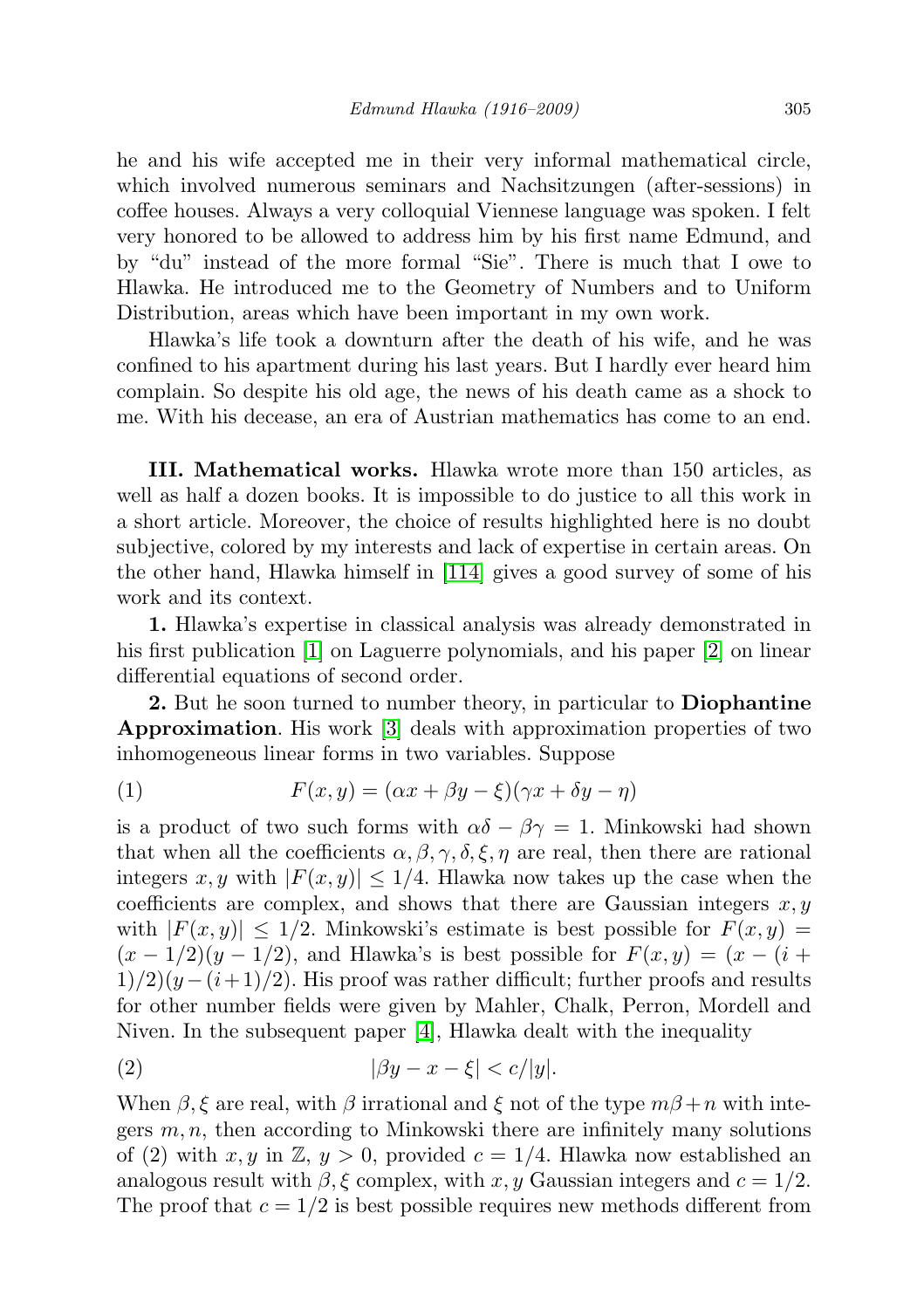the real case. Hlawka also shows that when  $\alpha, \beta, \gamma, \delta, \xi, \eta$  are complex and as in (1), with  $\beta\gamma$  real and positive, then there are Gaussian integers x, y with √ √

$$
|\alpha x + \beta y - \xi| \le |\alpha|/\sqrt{2}, \quad |\gamma x + \delta y - \eta| \le |\delta|/\sqrt{2}.
$$

In the third paper [\[5\]](#page-10-4) of the series, he turns to homogeneous linear forms and gives a new proof of Minkowski's results that for complex  $\alpha, \beta, \gamma, \delta$  with  $\alpha\delta - \beta\gamma = 1$  there are Gaussian integers x, y with  $(x, y) \neq (0, 0)$  having

$$
\max(|\alpha x + \beta y|^2, |\gamma x + \delta y|^2) \le (1 + 1/\sqrt{3})/\sqrt{2}.
$$

It is not known what corresponding results for three complex linear forms in three variables should be like, more precisely, what the best constants should be.

Let us now turn to approximation results [\[143\]](#page-16-1), [\[148\]](#page-16-2), [\[152\]](#page-17-0) obtained much later in Hlawka's career. Triples  $(x, y, z)$  of rational integers are called Pythagorean triples if  $x^2 + y^2 = z^2$ . Triples without common divisor and  $z > 0$  may be written as  $(x, y, z) = (v^2 - u^2, 2uv, v^2 + u^2)$  with coprime nonzero integers  $u, v$ . Given such a triple, the pairs

$$
\left(\frac{x}{z}, \frac{y}{z}\right) = \left(\frac{v^2 - u^2}{v^2 + u^2}, \frac{2uv}{v^2 + u^2}\right)
$$

lie on the unit circle and will now be called Pythagorean points. Every rational point on the unit circle is such a point. Now Hlawka shows that when  $(\alpha_1, \beta_1), \ldots, (\alpha_n, \beta_n)$  are points on the unit circle, then for sufficiently large N there are integers  $v, u_1, \ldots, u_n$  with  $1 \le v \le N^n$  and  $1 \le u_j \le v$  $(j = 1, \ldots, n)$ , such that the Pythagorean points

(3) 
$$
(r_j, s_j) = \left(\frac{x_j}{z_j}, \frac{y_j}{z_j}\right) = \left(\frac{v^2 - u_j^2}{v^2 + u_j^2}, \frac{2u_jv}{v^2 + u_j^2}\right)
$$

have

$$
\max(|\alpha_j - r_j|, |\beta_j - s_j|) < 2/Nv
$$
  $(j = 1, ..., n).$ 

Observe that this statement has some similarity to Dirichlet's Theorem on simultaneous approximation. The exponent  $n$  in  $N^n$  is best possible. The denominators of the points (3) are at most  $2v^2 \leq 2N^{2n}$ .

3. Soon after his initial work on approximation, Hlawka turned to the Geometry of Numbers. His proof in [\[6\]](#page-10-5) of a long-standing conjecture of Minkowski, now called the Minkowski–Hlawka Theorem, made his fame. The theorem is as follows.

Suppose  $S \subset \mathbb{R}^n$  is a symmetric star body, i.e., a set with nonempty interior such that with  $\mathbf{x} \in \mathcal{S}$  also  $\lambda \mathbf{x} \in \mathcal{S}$  for every  $\lambda$  with  $|\lambda| \leq 1$ . Then given  $\epsilon > 0$ , there is a lattice of determinant less than  $(2\zeta(n))^{-1}$  Vol $(8) + \epsilon$ having no point in S besides the origin.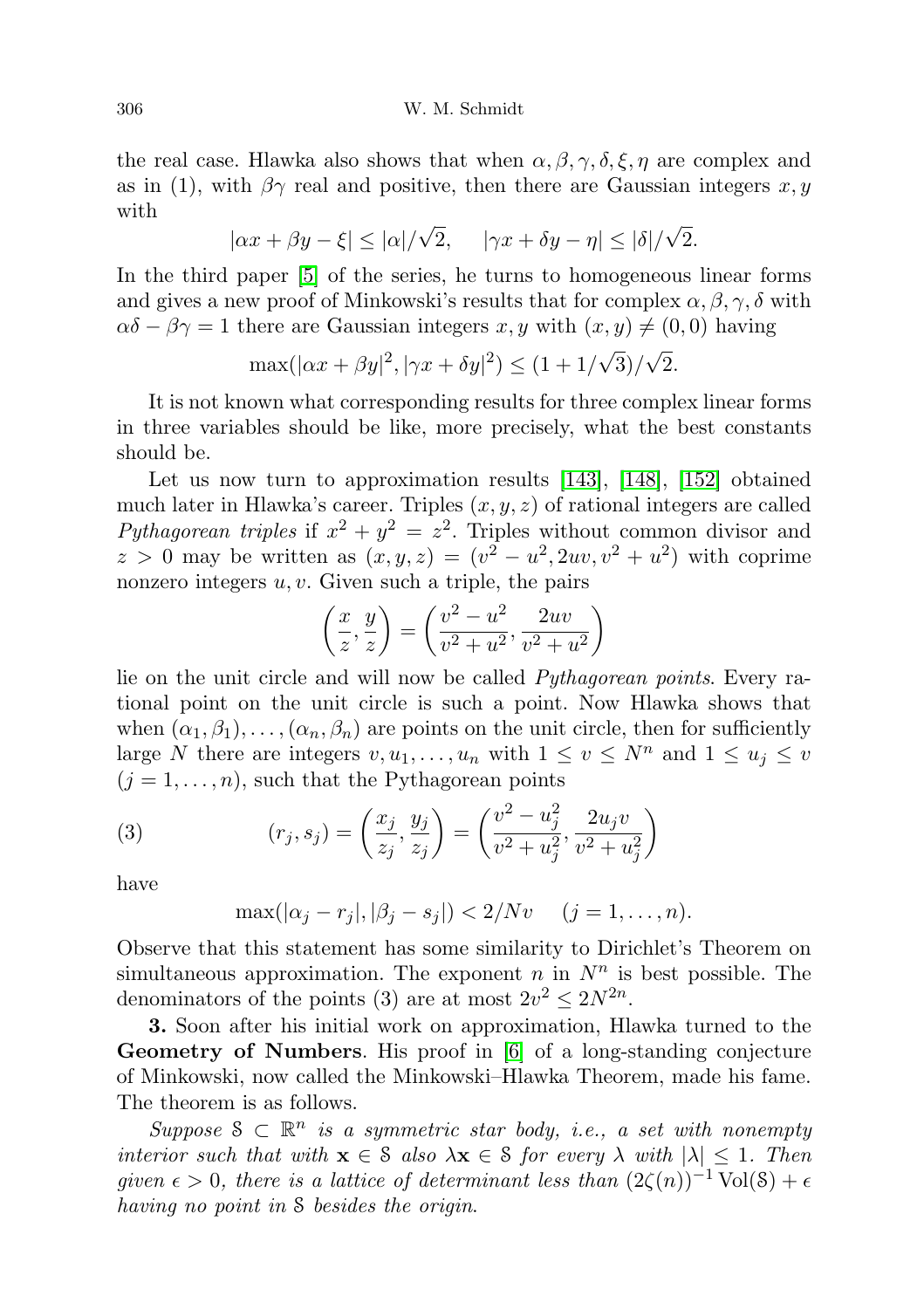An essential tool in the proof is Hlawka's "Deformationssatz": Let  $\chi(\mathbf{x})$ be a bounded Riemann-integrable function with support on a bounded region of  $\mathbb{R}^n$ . Then given  $\epsilon > 0$  there is a lattice  $\Lambda$  of determinant 1 such that

$$
\sum_{\mathbf{x}\in\Lambda\setminus\{\mathbf{0}\}}\chi(\mathbf{x})<\int_{\mathbb{R}^n}\chi(\mathbf{x})\,d\mathbf{x}+\epsilon.
$$

Like later proofs, Hlawka's argument involves taking a mean value over lattices. Siegel in fact proved the result without the  $\epsilon$  and with  $\leq$  in place of <. It is an immediate consequence of the Deformationssatz that for a bounded Jordan-measurable set  $S \subset \mathbb{R}^n$  there is a lattice  $\Lambda$  of determinant less than  $Vol(\mathcal{S})+\epsilon$  with  $\Lambda \cap \mathcal{S} = \{0\}$  or  $\emptyset$ . The Minkowski–Hlawka Theorem follows by some inversion argument involving the Möbius  $\mu$ -function. The factor  $(2\zeta(n))^{-1}$  in the theorem has been somewhat improved by Rogers and Schmidt; see [\[a\]](#page-10-6), Ch. VI.

The paper [\[6\]](#page-10-5), which led to Hlawka's "Habilitation" (venia legendi) contains a further interesting theorem, concerning two alternatives:

Suppose  $k_0 \in \mathbb{N}$  (where  $\mathbb{N} = \mathbb{Z}_{>0}$ ) and  $0 \le r \le k_0 - \lceil k/2 \rceil - 1$ . Let  $\mathfrak{X} \subset \mathbb{R}^n$  be a symmetric (about 0) convex body of volume at least  $2^{n-1}k_0$ . Then either there are  $k_0 - r$  pairs  $\mathbf{g}, -\mathbf{g}$  of nonzero integer points in  $\mathcal{K}$ , or for every  $\mathbf{x}_0 \in \mathbb{R}^n$  there are at least  $r + 1$  integer points  $\mathbf{h}$  with  $\mathbf{h} + \mathbf{x}_0 \in \mathcal{K}$ .

Let us also mention [\[17\]](#page-11-0), which contains the following. If  $a_1, \ldots, a_n$  are linearly independent in  $\mathbb{R}^n$ , and  $V > 0$ , then there is a parallelepiped  $\mathcal{P} \subset$  $\mathbb{R}^n$  of volume V, centered at 0 and with faces respectively perpendicular to  $a_1, \ldots, a_n$ , which contains at most  $A(n)$  pairs  $\mathbf{g}, -\mathbf{g}$  of nonzero integer points. One may take  $A(n) = \frac{1}{n}(n!)^2 2^{n(n-1)/2}$ .

4. In the paper [\[16\]](#page-11-1) on packing and covering we are given two convex sets B,  $\mathcal{K}$  in  $\mathbb{R}^n$  with nonempty interiors and finite volumes. When  $A \subset \mathbb{R}^n$ is of finite cardinality  $|A|$ , set

$$
S(\mathcal{B}, \mathcal{K}, A) = |A| \operatorname{Vol}(\mathcal{K}) / \operatorname{Vol}(\mathcal{B}).
$$

We call A a packing set of  $\mathcal K$  in  $\mathcal B$  if the translated sets

(4) K + a (a ∈ A)

are mutually disjoint and contained in B. We call it a packing set involving a lattice  $\Gamma$  if moreover  $\mathbf{a} - \mathbf{a}' \in \Gamma$  for any  $\mathbf{a}, \mathbf{a}'$  in A. The quantity

$$
S^*(\mathcal{B}, \mathcal{K}) = \sup S(\mathcal{B}, \mathcal{K}, A),
$$

with the supremum taken over all packing sets A of  $\mathcal K$  in  $\mathcal B$ , is the maximum packing density of B in K. One defines  $S^*(B, K, \Gamma)$  in an analogous way, but with A restricted to packing sets involving  $\Gamma$ . We call A a *covering set* of B by  $K$  if the union of the sets  $(4)$  contains  $B$ , and we put

$$
\Sigma^*(\mathfrak{B}, \mathfrak{K}) = \inf S(\mathfrak{B}, \mathfrak{K}, A)
$$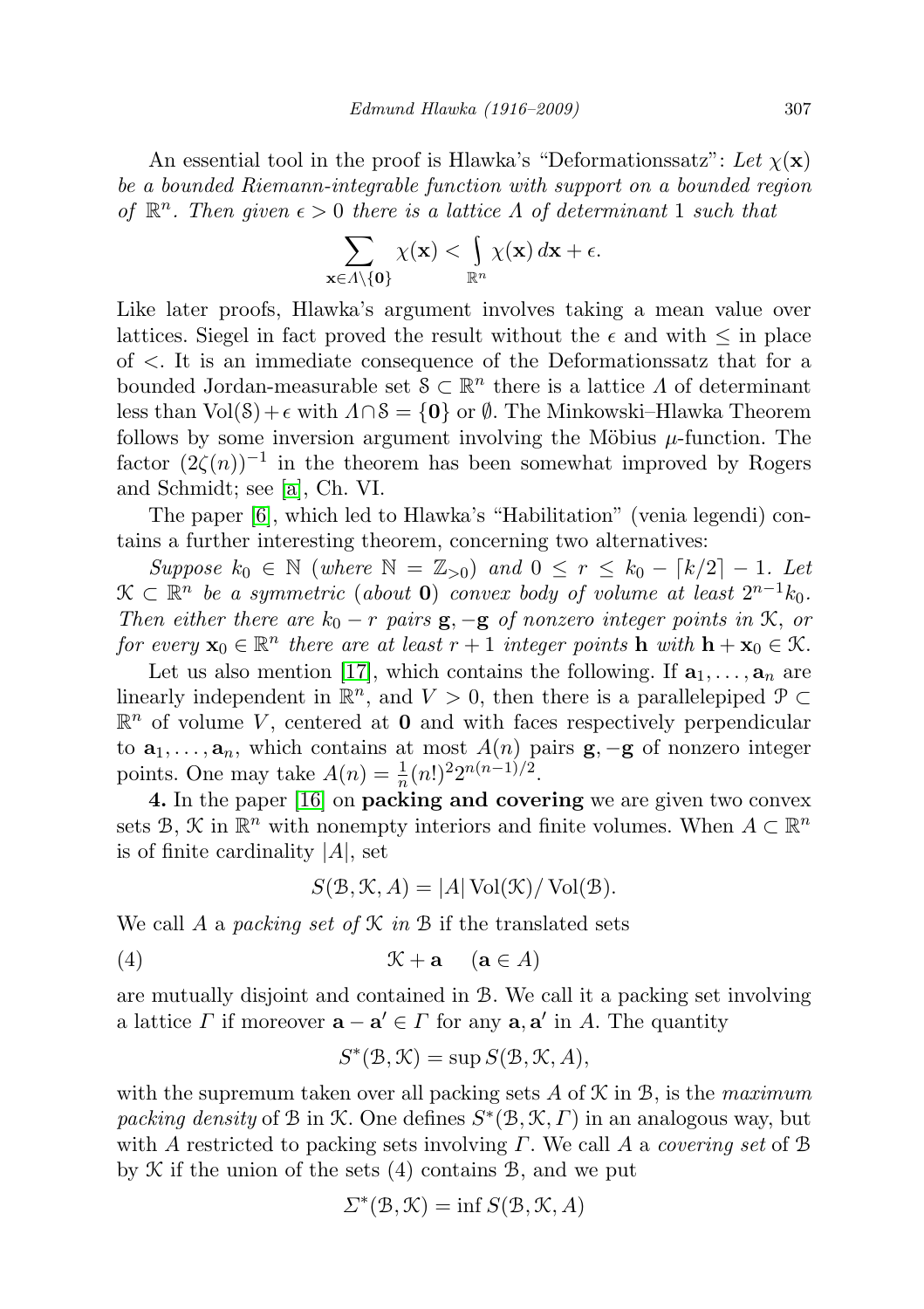where the infimum is over covering sets A. Finally,  $\Sigma^*(\mathfrak{B}, \mathfrak{K}, \Gamma)$  is defined in the obvious way. Clearly

(5) 
$$
S^*(\mathcal{B}, \mathcal{K}, \Gamma) \leq S^*(\mathcal{B}, \mathcal{K}) \leq 1 \leq \Sigma^*(\mathcal{B}, \mathcal{K}) \leq \Sigma^*(\mathcal{B}, \mathcal{K}, \Gamma).
$$

Hlawka gives upper and lower bounds for these quantities. For instance, suppose  $\rho < \beta$ , and that there is a ball of radius  $\rho$  containing X, and a ball of radius  $\beta$  contained in B. Then

$$
S^*(\mathcal{B}, \mathcal{K}, \Gamma) \ge (1 - \rho/\beta)^n (\mu_1/2)^n
$$

where  $\mu_1$  is the first minimum of K with respect to  $\Gamma$  (in the sense of Minkowski). A more complicated upper bound for  $S^*(\mathcal{B}, \mathcal{K}, \Gamma)$ , involving the mixed volumes of B, is also given. Hlawka further studies the behavior of the quantities in (5) when K is replaced by rK (consisting of points  $r\mathbf{x}$ with  $\mathbf{x} \in \mathcal{K}$  and  $r \to 0$ .

Among further works on the Geometry of Numbers let me just mention [\[13\]](#page-11-2) on lattice points in cylinders, [\[7\]](#page-10-7), [\[12\]](#page-11-3) on power sums of linear forms, [\[24\]](#page-11-4) on the "Figurengitter", as well as [\[27\]](#page-11-5), [\[28\]](#page-11-6).

5. The long and difficult papers [\[18\]](#page-11-7), [\[19\]](#page-11-8) [\[23\]](#page-11-9), [\[25\]](#page-11-10) about integrals on convex sets are motivated by questions in the Geometry of Numbers. They display Hlawka's expertise on, and fondness for classical analysis. The main interest here is on

$$
G_1(\boldsymbol{\ell}) = \int_{\mathcal{B}} (n + i\boldsymbol{\ell} \mathbf{x}) e^{i\boldsymbol{\ell} \mathbf{x}} d\mathbf{x}, \quad G(\boldsymbol{\ell}) = \int_{\mathcal{B}} e^{i\boldsymbol{\ell} \mathbf{x}} d\mathbf{x}
$$

where B is a symmetric convex body in  $\mathbb{R}^n$ , where  $\ell \in \mathbb{R}^n$  and  $\ell$ **x** is the inner product of  $\ell$  and x. When  $\mathcal B$  is a ball, then there are known explicit formulas for  $G_1(\ell)$  and  $G(\ell)$  in terms of Bessel functions.

Hlawka now makes the assumption on B that its boundary  $\partial(\mathcal{B})$  is very smooth. More precisely the distance function of B, as well as the support function  $H(\mathbf{u})$  (defined for **u** with Euclidean norm  $|\mathbf{u}| = 1$ , and such that B consists of the points **x** with  $xu \leq H(u)$  for each u) have continuous partial derivatives up to order 6n. Furthermore, if  $K(\mathbf{x})$  for  $\mathbf{x} \in \partial(\mathcal{B})$  is the product of the  $n-1$  principal radii of curvature, it is assumed that  $K(\mathbf{x}) \geq \rho > 0$  for every **x** in question. In the case when  $\mathbf{\ell} = (\omega, 0, \dots, 0),$ Hlawka derives a main term as well as an error term for  $G_1$  and  $G$ , with these terms depending on  $\omega$  as well as on  $H(\pm 1, 0, \ldots, 0), K(\pm 1, 0, \ldots, 0),$ and the main terms being of order  $\omega^{-(m-1)/2}, \omega^{-(m+1)/2}$ , respectively.

When B is as above, Hlawka derives a number of applications. For instance, when  $\mathcal{B}'$  is a translate of  $\mathcal{B}$  and  $\Phi(\mathcal{B}', u)$  the number of integer points in  $u\mathcal{B}'$ , then

$$
\Phi(\mathcal{B}', u) = u^n \operatorname{Vol}(\mathcal{B}) + O(u^{n(n-1)/(n+1)}).
$$

For the ellipsoid this had been shown by Landau, and has since been improved.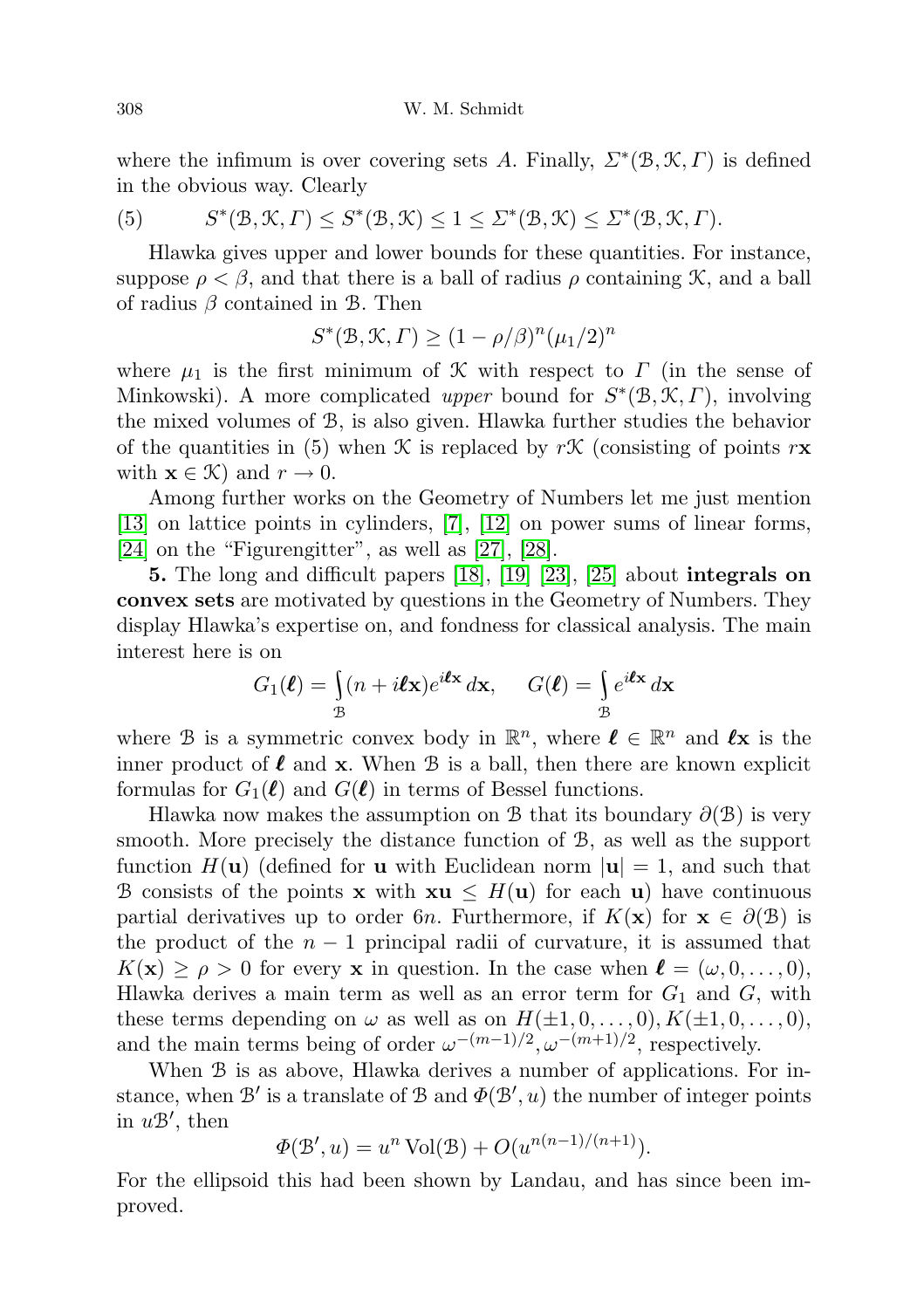It easily follows from standard arguments in the Geometry of Numbers that if B contains exactly S pairs  $g, -g$  of integer points, then Vol(B)  $\leq$  $2^{n}(S+1)$ . Under the condition on B stated above, Hlawka strengthens this by asserting that if  $S_t$  is the number of pairs  $\mathbf{g}, -\mathbf{g}$  in the expanded region  $t\mathcal{B}$ , then for large  $t$ ,

$$
V(tB) \le 2^{n-1}(S_t + 1)(1 + (1 - \rho Ct^{n-1}(S_t + 1)^{-2})^{1/2})
$$

where  $C = C(n) > 0$ .

Many more results are established.

6. In [\[30\]](#page-11-11) Hlawka turns to uniform distribution, an area that held his interest for much of his later career. In fact he considers uniform distribution in a compact group G, with Haar measure normalized so that  $\int_G d\mathbf{x} = 1$ . Let  $D_0(\mathbf{x}), D_1(\mathbf{x}), \ldots$  be the unitary matrices corresponding to the classes of irreducible representations of  $G$ , with  $D_0$  the trivial representation. A sequence  $\omega = (\mathbf{x}_i)_{i \in \mathbb{N}}$  of elements of G is uniformly distributed if for every continuous function  $f: G \to \mathbb{C}$  we have

(6) 
$$
\lim_{N \to \infty} \frac{1}{N} \sum_{i=1}^{N} f(\mathbf{x}_i) = \int_{G} f(\mathbf{x}) d\mathbf{x}.
$$

Weyl's Theorem holds in this general context, i.e., the sequence is uniformly distributed precisely if for every  $j \neq 0$ ,

$$
\lim_{N \to \infty} \frac{1}{N} \sum_{i=1}^{N} G_j(\mathbf{x}_i) = 0.
$$

On the other hand, the sequence is uniformly distributed if and only if  $(6)$ holds for the indicator function  $f_{\mathcal{B}}$  of every closed set  $\mathcal{B} \subset G$ .

A set S of sequences is called uniformly uniformly distributed (u.u.d.) if the limit relation  $(6)$  for continuous f holds uniformly for all the sequences in S. When  $\omega = (\mathbf{x}_i)$  is uniformly distributed, then the set S of sequences  $\omega_c = (c\mathbf{x}_i)$  with  $c \in G$  is u.u.d. A single sequence  $\omega = (\mathbf{x}_i)$  is called u.u.d. if the set S of sequences  $\omega_h = (\mathbf{x}_{i+h-1})_{i \in \mathbb{N}}$  with  $h \in \mathbb{N}$  is u.u.d. If  $(\mathbf{x}_i)$  is u.u.d. and  $\mathcal{B} \subset G$  is measurable with  $\mu(\mathcal{B}) = \int_{\mathcal{B}} d\mathbf{x} > 0$ , then there is an  $N \subset \mathbb{N}$  such that for every h, at least one of the elements  $\mathbf{x}_h, \mathbf{x}_{h+1}, \ldots, \mathbf{x}_{h+N}$ is in B.

It is further shown that  $if \omega' = (\mathbf{y}_i)$  is u.u.d. and  $\omega = (\mathbf{x}_i)$  has

$$
\lim_{i \to \infty} \mathbf{y}_{i+1}^{-1} \mathbf{x}_{i+1} \mathbf{x}_i^{-1} \mathbf{y}_i = 1
$$

(the identity of G), then also  $\omega$  is u.u.d. In the special case of the additive group  $G = \mathbb{R}/\mathbb{Z}$ , suppose  $\alpha$  is irrational and set  $y_i = i\alpha$ . Then  $(y_i)$  is u.u.d., and if  $\omega = (x_i)$  has  $x_{i+1}-x_i \to \alpha$  as  $i \to \infty$ , then  $-y_{i+1}+x_{i+1}-x_i+y_i \to 0$ , and therefore  $(x_i)$  is u.u.d., which had been shown by van der Corput.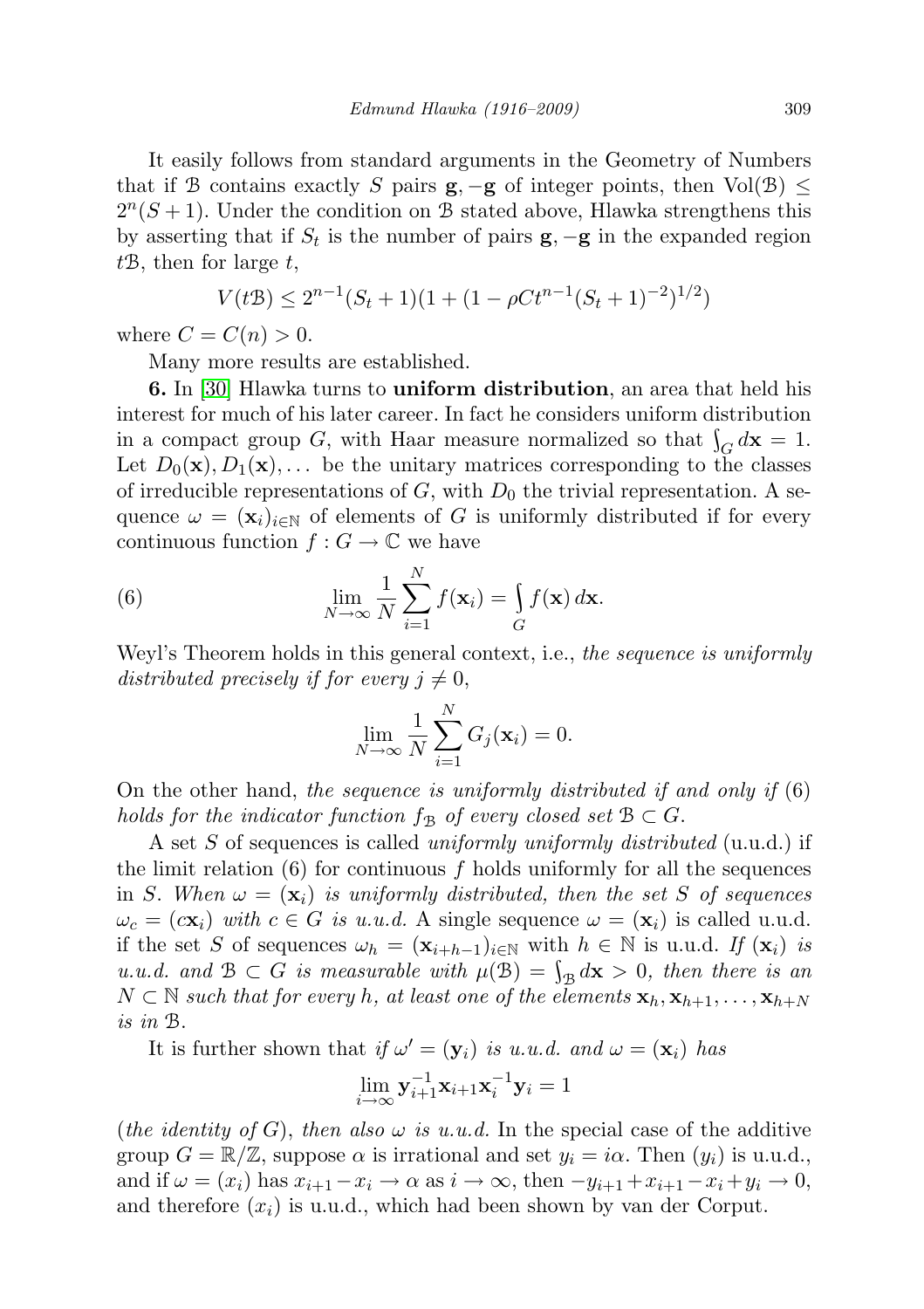Hlawka also points out that the "fundamental inequality" of van der Corput remains true for compact groups. As a consequence, he shows that if for a sequence  $\omega = (\mathbf{x}_i)$ , every sequence  $\omega^h = (\mathbf{x}_i^{-1}\mathbf{x}_{i+h})_{i \in \mathbb{N}}$  with  $h \in \mathbb{N}$ is uniformly distributed, then so is  $\omega$ . Thus the property of a sequence to be uniformly distributed is "erblich" (inheritable): a property  $P$  is erblich if  $\omega$  has P when  $\omega^h$  has P for every  $h \in \mathbb{N}$ . This property is studied in some detail in [\[35\]](#page-11-12).

Finally, it is shown that any compact group  $G$  has uniformly distributed sequences. In fact, in some sense "almost every" sequence is uniformly distributed.

The papers [\[31\]](#page-11-13) about sequences in compact spaces, and [\[42\]](#page-12-0), [\[49\]](#page-12-1) on "rhythmic sequences" are loosely related to uniform distribution. In [\[31\]](#page-11-13) we are given a compact space  $X$  with countable basis, and the object of study are limit measures ("Häufungsmaße") of sequences  $\omega$  on X. Let  $C(X)$  be the space of continuous functions  $f : X \to \mathbb{C}$ , with norm  $||f|| = \sup_{\mathbf{x} \in X} |f(\mathbf{x})|$ . Further, let  $M(X)$  be the space of all Radon measures  $\mu$  on X with the weak topology, so that  $\mu_n \to \mu$  if  $\mu_n(f) \to \mu(f)$  for every  $f \in C(X)$ .

Now if  $\omega = (\mathbf{x}_i)$  is a sequence of elements of X, set

(7) 
$$
\lambda_N(\omega, f) = \frac{1}{N} \sum_{i=1}^N f(\mathbf{x}_i)
$$

for  $f \in C(X)$ . A limit measure  $\mu$  of  $\omega$  is a measure  $\mu \in M(X)$  such that there is a sequence  $N_1 < N_2 < \cdots$  of natural numbers with

$$
\lim_{t \to \infty} \lambda_{N_t}(\omega, f) = \mu(f) = \int_X f(\mathbf{x}) \, d\mu(\mathbf{x})
$$

for every  $f \in C(X)$ . It turns out that every sequence  $\omega$  has at least one limit measure. Also, the set of limit measures of a given sequence  $\omega$  is closed.

In [\[42\]](#page-12-0), [\[49\]](#page-12-1) the intriguing notion of rhythmic sequences, first considered by van der Corput for the circle group  $\mathbb{R}/\mathbb{Z}$ , is generalized to an arbitrary compact group  $G$ . The letter  $\mathfrak U$  will denote an open neighborhood of the identity of G. When  $\omega = (\mathbf{x}_i)_{i \in \mathbb{Z}}$  (note that i runs through all of  $\mathbb{Z}$ ) rather than N), and when  $\ell \in \mathbb{Z}, N \in \mathbb{N}$ , let  $\omega(\ell, N)$  be the finite sequence  $\mathbf{x}_{\ell}, \mathbf{x}_{\ell+1}, \ldots, \mathbf{x}_{\ell+N-1}$ . A sequence  $\omega(m, N)$  will be said to be a repetition of  $\omega(\ell, N)$  up to U if

$$
\mathbf{x}_{m+k}\mathbf{x}_{\ell+k}^{-1} \in \mathcal{U} \quad \text{ for } 0 \le k < N.
$$

A sequence  $\omega$  is called *rhythmic* if for every  $\ell, N$  and every U there is an L such that in every interval of length L there is an m such that  $\omega(m, N)$ repeats  $\omega(\ell, N)$  up to U. Among the results let us just mention that if  $f: G \to G$  is continuous and  $\omega = (\mathbf{x}_i)$  is rhythmic, then so is  $\omega^* = (f(\mathbf{x}_i))$ .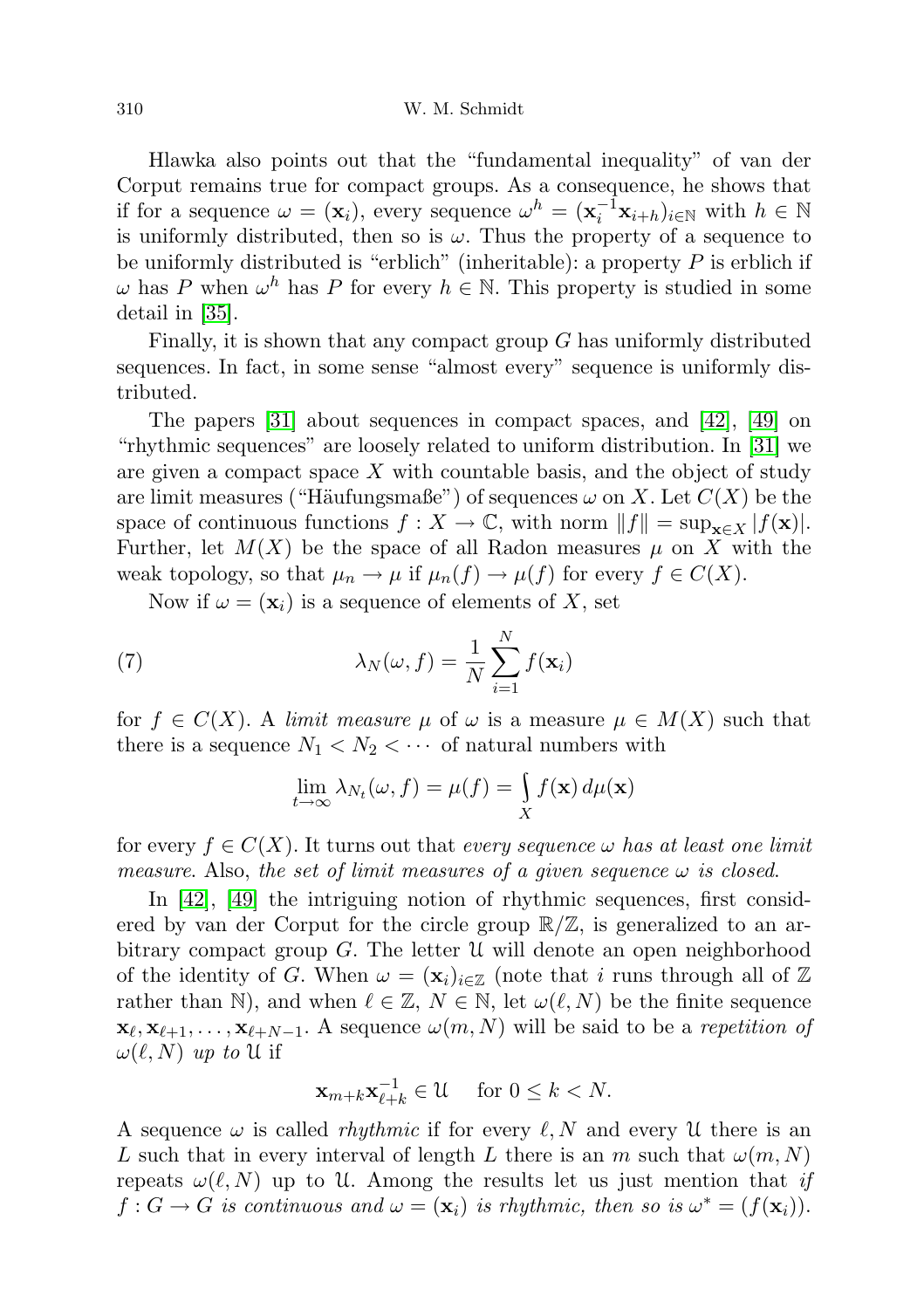7. We now return to uniform distribution, in fact uniform distribution on the torus group  $T^n = (\mathbb{R}/\mathbb{Z})^n$ . We will be interested in quantitative results.

When  $\mathbf{x}_1, \ldots, \mathbf{x}_N$  is a finite sequence in  $T^n$  and  $\mathcal{B} \subset T^n$  a *box*, i.e., the image in  $T^n$  of a box in  $\mathbb{R}^n$  with sides parallel to the coordinate axes, set

$$
\Delta_{\mathcal{B}}(N) = \left| \frac{1}{N} z(\mathcal{B}) - \mu(\mathcal{B}) \right|
$$

where  $z(\mathcal{B})$  is the number of subscripts i with  $\mathbf{x}_i \in \mathcal{B}$  and  $\mu(\mathcal{B})$  the measure of B. The *discrepancy*  $\Delta(N)$  is defined to be the supremum of  $\Delta_{\mathcal{B}}(N)$  over all boxes B. When  $\mathbf{x}_1, \mathbf{x}_2, \ldots$  is an infinite sequence, define  $\Delta(N)$  in terms of the finite sequence  $x_1, \ldots, x_N$ . It is well known that  $x_1, x_2, \ldots$  is uniformly distributed precisely if  $\Delta(N) \to 0$  as  $N \to \infty$ .

For a function  $f: T^n \to \mathbb{C}$ , Hlawka now employs a concept of total variation  $V(f)$  in the sense of Hardy and Krause, which generalizes the total variation of functions  $T \to \mathbb{C}$ . In [\[37\]](#page-12-2) it is shown that when f is of finite total variation and  $\mathbf{x}_1, \ldots, \mathbf{x}_N$  are in  $T^n$ , then

(8) 
$$
\left|\lambda_N(f,\omega)-\int f(\mathbf{x}) d\mathbf{x}\right| \leq V(f)\Delta(N),
$$

which generalizes the one-dimensional case due to Koksma. For a somewhat related estimate, see [\[56\]](#page-12-3).

It is well known that a sequence  $\mathbf{x}_1, \mathbf{x}_2, \ldots$  in  $T^n$  is uniformly distributed precisely if for each  $\mathbf{t} \in \mathbb{Z}^n$ ,  $\mathbf{t} \neq \mathbf{0}$ , the sequence  $\mathbf{tx}_1, \mathbf{tx}_2, \dots$  is uniformly distributed in T. Defining  $\Delta_t(N)$  in terms of the latter sequence, Hlawka estimates  $\Delta(N)$  in terms of the  $\Delta_t(N)$  with t primitive (i.e., with coprime coordinates), thus giving a quantitative version of the above statement.

It had been shown by Rademacher that when  $(s_n) = (\sigma_n + it_n)$  is the sequence of zeros of the Riemann zeta function in the critical strip with  $0 < t_1 < t_2 < \cdots$ , then assuming the Riemann hypothesis, the sequence  $\alpha t_1, \alpha t_2, \ldots$  is uniformly distributed modulo 1 (i.e., its image in  $\mathbb{R}/\mathbb{Z}$  is uniformly distributed) for every  $\alpha \neq 0$ . Hlawka in [\[67\]](#page-13-0), using a result of Selberg, shows that this holds without the above assumption, and gives a generalization.

8. Let us turn to uniform distribution on the sphere and on products of spheres. Suppose  $m > 1$ ,  $n = m + 1$  and  $S^m \subset \mathbb{R}^n$  is the sphere given by  $x_1^2 + \cdots + x_n^2 = 1$ . A basic goal of the long and difficult papers [\[86\]](#page-14-0), [\[111\]](#page-15-1) is to estimate

$$
\epsilon_N(\omega, f) = |\lambda_N(\omega, f) - \mu(f)|
$$

for sequences  $\omega$  on  $S^m$  and functions f defined on  $S^m$ . Here  $\lambda_N$  is defined as in (7), and  $\mu(f) = \int f(\mathbf{x}) d\mu(\mathbf{x})$  where  $\mu$  is the surface measure on  $S^m$ normalized so that  $\mu(S^m) = 1$ . Variations on the Koksma–Hlawka inequality (8) are given, depending on conditions on  $\omega$  and f. For instance one may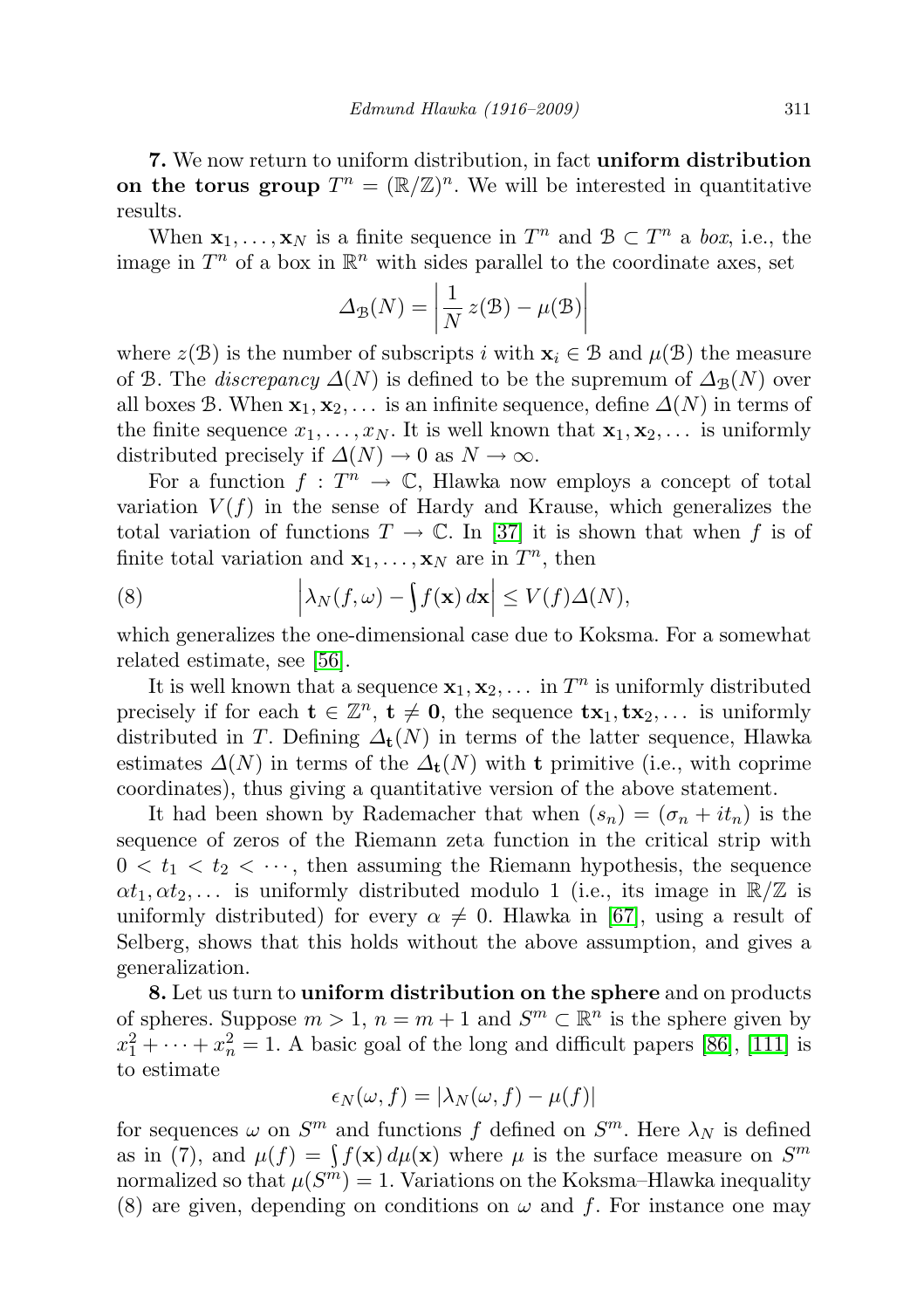restrict f to satisfy a Lipschitz condition, to have suitably defined total variation or to be the indicator function of a closed set, e.g., of a spherical cap. The arguments depend on skillful handling of analysis. Uniform distribution on products of spheres, and the orthogonal and unitary groups are also considered.

The paper [\[134\]](#page-16-3) is easier and describes a simple and explicit map  $\Phi$ :  $U^m \to S^m$  where  $U^m \subset \mathbb{R}^m$  is the unit cube. It has the property that if a finite sequence  $\omega = (\mathbf{x}_1, \dots, \mathbf{x}_N)$  in  $\mathbb{R}^m$  has discrepancy  $\Delta(N)$ , and  $\Phi(\omega) = (\Phi(\mathbf{x}_1), \dots, \Phi(\mathbf{x}_N))$  with elements in  $S^m$ , then

$$
\epsilon_N(\phi(\omega), f) \le c(f)\Delta(N)^{1/n}
$$

when  $f: S^m \to \mathbb{C}$  satisfies a Lipschitz condition.

9. Now let us consider applications of uniform distribution to numerical analysis and physics. In view of what was said above, e.g. concerning (8), uniformly distributed sequences can be used to approximate integrals. With functions defined on  $\mathbb{R}^n$  where n is large, there are problems in practice with this approach. Hlawka's method via good lattice points in [\[40\]](#page-12-4), [\[47\]](#page-12-5) is helpful here. Given  $n \in \mathbb{N}$  and a prime p, he gives a definition of a good lattice point  $\mathbf{g} \in \mathbb{Z}^n$  with respect to p, and shows such points always exist. If **g** is such a point and  $f : \mathbb{R}^n \to \mathbb{R}$  is periodic, more precisely if  $f(\mathbf{x} + \mathbf{m}) = f(\mathbf{x})$  for  $\mathbf{m} \in \mathbb{Z}^n$ , and of total variation  $V(f)$ , then

$$
\left|\frac{1}{p}\sum_{k=0}^{p-1}f((k/p)\mathbf{g})-\int_{U^n}f(\mathbf{x}) d\mathbf{x}\right| < V(f)(10^3\log p)^{2n}/p,
$$

where  $U^n$  is the unit cube  $0 \leq x_i < 1$   $(i = 1, \ldots, n)$ . Better estimates can be given if f possesses partial derivatives to a high order.

For other numerical applications see [\[66\]](#page-13-1), [\[68\]](#page-13-2), [\[85\]](#page-14-1), also [\[44\]](#page-12-6), [\[47\]](#page-12-5) on integral equations, [\[91\]](#page-14-2) on linear difference equations, [\[105\]](#page-15-2) on the calculus of variation, [\[107\]](#page-15-3) on differential equations, etc.

Let us now turn to the impressive paper [\[62\]](#page-13-3) on models for the kinetic theory of gases. Hlawka begins with a historical and philosophical overview of the subject. Then the specific question of the behavior of N particles in a cube with reflecting walls is taken up. There is no loss of generality in assuming that the sides of the cube are parallel to the coordinate axes, in fact that the cube is the set  $U_{1/2}^n$  of points **x** with  $0 \leq x_i < 1/2$   $(i = 1, \ldots, n)$ . Suppose the particles have initial positions  $\mathbf{u}_1, \ldots, \mathbf{u}_N$ , and velocities  $\mathbf{v}_1, \ldots, \mathbf{v}_N$ , and are reflected at the walls of the cube. Setting  $\tilde{\mathbf{x}}_i(t) = \mathbf{u}_i + \mathbf{t} \mathbf{v}_i$ , it is easily seen that the position of the *i*<sup>th</sup> particle at time *t* is seen that the position of the *i*th particle at time *t* is

$$
\mathbf{x}_i(t) = \min(\{\widetilde{\mathbf{x}}_i(t)\}, \{-\widetilde{\mathbf{x}}_i(t)\}) \quad (i = 1, \dots, N)
$$

where  $\{(\xi_1,\ldots,\xi_n)\} = (\{\xi_1\},\ldots,\{\xi_n\})$  and  $\{\cdots\}$  denotes the fractional part. Thus the distribution in  $U_{1/2}^n$  of the N points at time t is determined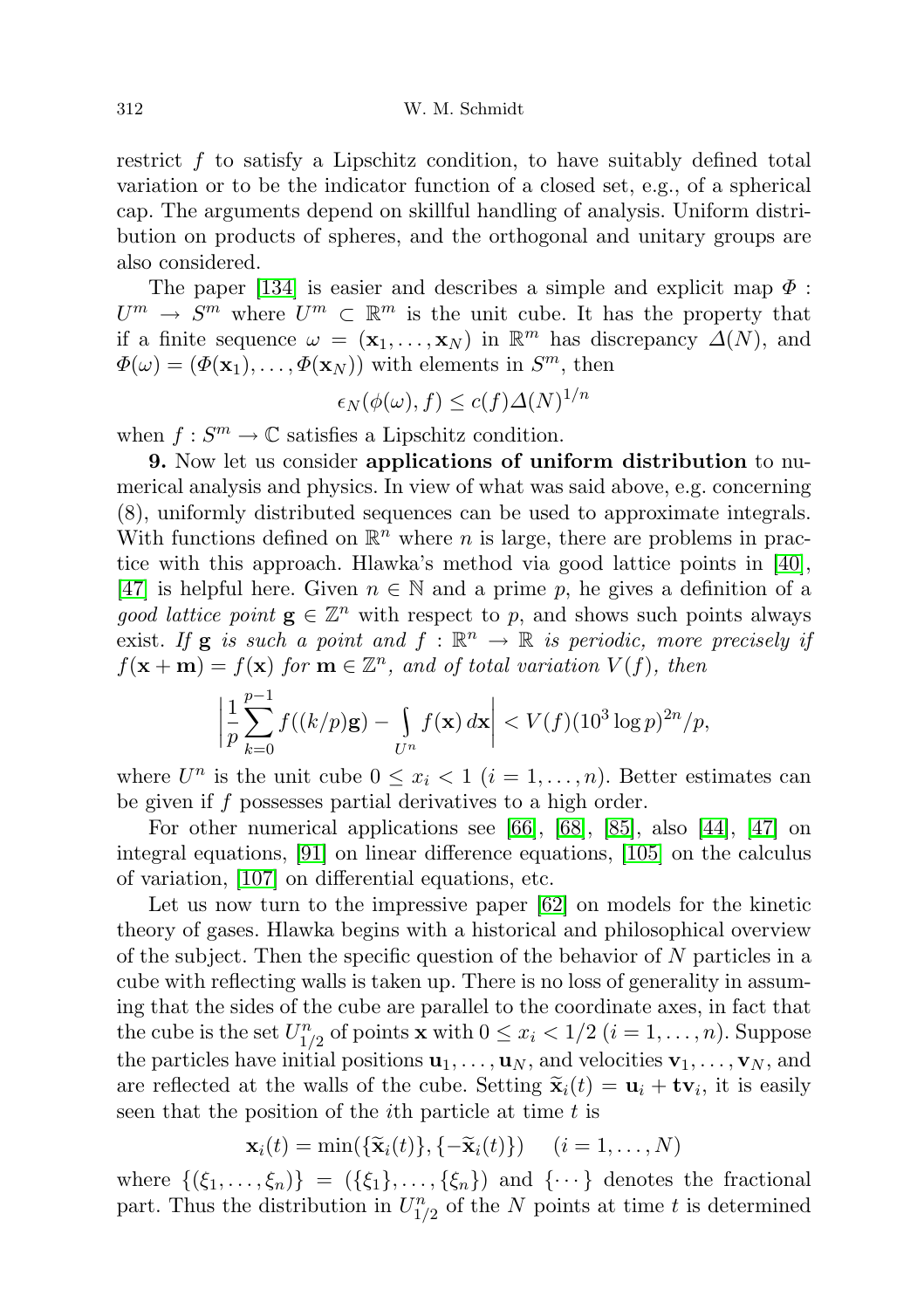by the distribution of the N points  $\tilde{\mathbf{x}}_i(t)$  modulo 1. The discrepancy  $\Delta(N)$ of N points in  $U_{1/2}^n$  is now defined in an obvious way, and the goal is to show that the discrepancy  $\Delta(N, t)$  of  $\mathbf{x}_1(t), \ldots, \mathbf{x}_N(t)$  is small for most of the time t.

Let us assume that the convex hull  $\Omega$  of  $\mathbf{v}_1, \ldots, \mathbf{v}_N$  contains inner points. Hlawka now defines a certain discrepancy  $\Delta$  of these velocities. It is always  $\leq$  1, and often very small. For  $\alpha > 0$  and  $T > 0$ , let  $\mathcal{W}_\alpha(T)$  be the set of t with  $|t| \leq T$  having  $\Delta(N, t) \geq \alpha$ . Then the measure  $\mu(\mathcal{W}_\alpha(T))$  of  $\mathcal{W}_\alpha(T)$ has

$$
\frac{\mu(\mathcal{W}_{\alpha}(T))}{T} \le \frac{c(n)}{\alpha^2} \bigg( \frac{\phi(\Omega)}{T} + \widehat{\Delta}((\log \widehat{\Delta}^{-1})^{2n} + 1) \bigg),
$$

where  $\phi(\Omega)$  depends on  $\Omega$  only. Thus when  $\widehat{\Delta}$  is small, then  $\Delta(N, t)$  will be small for most of the time t. A variation, with a different definition of  $\Delta$ , is given in [\[141\]](#page-16-4).

10. There are also a number of papers of a more general nature, such as [\[81\]](#page-13-4) on linguistics, [\[87\]](#page-14-3) on the notion of number, [\[123\]](#page-15-4) on entropy, [\[137\]](#page-16-5) on statistics, as well as the papers [\[62\]](#page-13-3), [\[149\]](#page-16-6), and Hlawka's article 1.1 in [\[145\]](#page-16-0), on physics, as well as quite a few obituaries.

## References

<span id="page-10-6"></span>[a] P. M. Gruber and C. G. Lekkerkerker, Geometry of Numbers, 2nd ed., North-Holland Math. Library 37, North-Holland, 1987.

## List of Hlawka's publications

- <span id="page-10-0"></span>[1] Eine asymptotische Formel der Laguerreschen Polynome, Monatsh. Math. Phys. 42 (1935), 275–278. [MR 1550432](http://www.ams.org/mathscinet-getitem?mr=1550432)
- <span id="page-10-1"></span> $[2]$  Uber asymptotische Entwicklungen von Lösungen linearer Differentialgleichungen 2. Ordnung, ibid. 46 (1937), 34–37. [MR 1550725](http://www.ams.org/mathscinet-getitem?mr=1550725)
- <span id="page-10-2"></span>[3] Uber die Approximation von zwei komplexen inhomogenen Linearformen, ibid. 46 (1937), 324–334. [MR 1550750](http://www.ams.org/mathscinet-getitem?mr=1550750)
- <span id="page-10-3"></span> $[4]$  Uber die Approximation von inhomogenen Linearformen, ibid. 47 (1939), 181–185. [MR 1550808](http://www.ams.org/mathscinet-getitem?mr=1550808)
- <span id="page-10-4"></span> $[5]$  Uber komplexe homogene Linearformen, ibid. 49 (1941), 321–326. [MR 0006213](http://www.ams.org/mathscinet-getitem?mr=0006213)
- <span id="page-10-5"></span>[6] Zur Geometrie der Zahlen, Math. Z. 49 (1943), 285–312. [MR 0009782](http://www.ams.org/mathscinet-getitem?mr=0009782)
- <span id="page-10-7"></span>[7] Uber Potenzsummen von Linearformen, Akad. Wiss. Wien S.-B. IIa 154 (1945), 50–58. [MR 0024474](http://www.ams.org/mathscinet-getitem?mr=0024474)
- $[8]$  Uber einen Satz aus der Geometrie der Zahlen, ibid. 155 (1947), 75–82. [MR 0024475](http://www.ams.org/mathscinet-getitem?mr=0024475)
- [9] Inhomogene Linearformen in algebraischen Zahlkörpern, ibid. 155 (1947), 63–73. [MR 0027297](http://www.ams.org/mathscinet-getitem?mr=0027297)
- $[10]$  Uber Folgen von Quadratwurzeln komplexer Zahlen, Österreich. Akad. Wiss. Math.-Natur. Kl. S.-B. IIa 156 (1948), 255–262. [MR 0026668](http://www.ams.org/mathscinet-getitem?mr=0026668)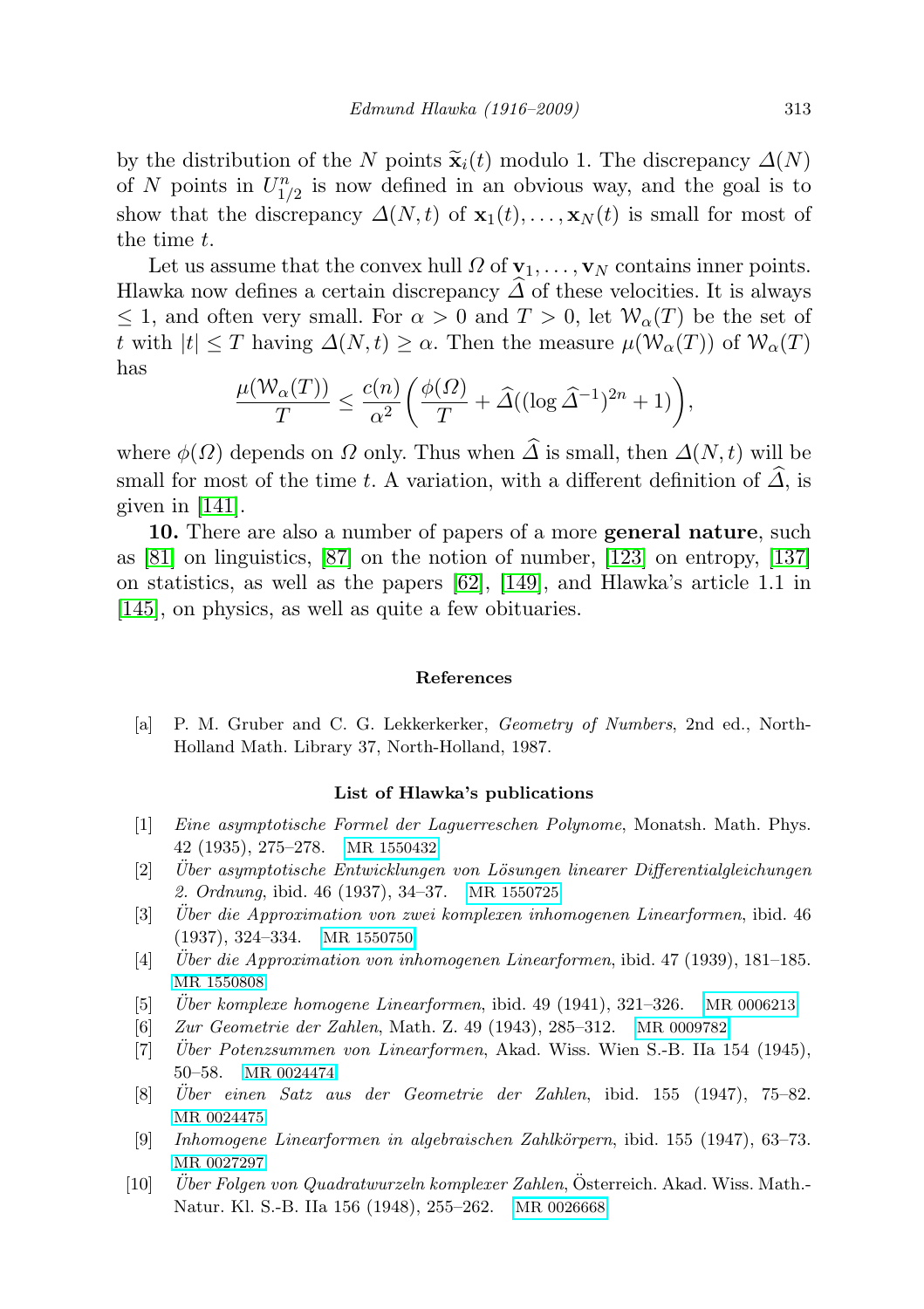| 314 | W. M. Schmidt |
|-----|---------------|
|     |               |

- [11] Eine asymptotische Formel für Potenzsummen komplexer Linearformen, Monatsh. Math. 52 (1948), 248–254. [MR 0026669](http://www.ams.org/mathscinet-getitem?mr=0026669)
- <span id="page-11-3"></span>[12] *Über Potenzsummen von Linearformen. II*, Österreich. Akad. Wiss. Math.-Natur. Kl. S.-B. IIa 156 (1948), 247–254. [MR 0027015](http://www.ams.org/mathscinet-getitem?mr=0027015)
- <span id="page-11-2"></span>[13] *Über gitterpunkte in Zylindern*, ibid. 156 (1948), 203–217. [MR 0027016c](http://www.ams.org/mathscinet-getitem?mr=0027016c)
- $[14]$  Ausfüllung und Überdeckung durch Zylinder, Anz. Österreich. Akad. Wiss. Wien. Math.-Natur. Kl. 85 (1948), 116–119. [MR 0030548](http://www.ams.org/mathscinet-getitem?mr=0030548)
- $[15]$  Uber eine Verallgemeinerung des Satzes von Mordell, Ann. of Math. (2) 50 (1949), 314–317. [MR 0029934](http://www.ams.org/mathscinet-getitem?mr=0029934)
- <span id="page-11-1"></span> $[16]$  Ausfüllung und Überdeckung konvexer Körper durch konvexe Körper, Monatsh. Math. 53 (1949), 81–131. [MR 0030547](http://www.ams.org/mathscinet-getitem?mr=0030547)
- <span id="page-11-0"></span>[17] Uber Gitterpunkte in Parallelepipeden, J. Reine Angew. Math. 187 (1950), 246–252. [MR 0036783](http://www.ams.org/mathscinet-getitem?mr=0036783)
- <span id="page-11-7"></span>[18] Uber Integrale auf konvexen Körpern. I, Monatsh. Math. 54 (1950), 1–36. [MR 0037003](http://www.ams.org/mathscinet-getitem?mr=0037003)
- <span id="page-11-8"></span>[19] Integrale auf konvexen Körpern. II, ibid. 54 (1950), 81–99. [MR 0037004](http://www.ams.org/mathscinet-getitem?mr=0037004)
- $[20]$  Uber die Zetafunktion konvexer Körper, ibid. 54 (1950), 100–107. [MR 0037005](http://www.ams.org/mathscinet-getitem?mr=0037005)
- [21] Bemerkungen zu einem Satz von R. Rado, Anz. Osterreich. Akad. Wiss. Math.- ¨ Natur. Kl. 1950, 219–226. [MR 0040348](http://www.ams.org/mathscinet-getitem?mr=0040348)
- [22] Ein Satz ¨uber additive Mengenfunktionen, Math. Nachr. 4 (1951), 150–155. [MR 0040682](http://www.ams.org/mathscinet-getitem?mr=0040682)
- <span id="page-11-9"></span>[23] Integrale auf konvexen Körpern. III, Monatsh. Math. 55 (1951), 105–137. [MR 0042727](http://www.ams.org/mathscinet-getitem?mr=0042727)
- <span id="page-11-4"></span>[24] Zur Theorie des Figurengitters, Math. Ann. 125 (1952), 183–207. [MR 0051881](http://www.ams.org/mathscinet-getitem?mr=0051881)
- <span id="page-11-10"></span>[25] Uber eine Klasse von mehrfachen Integralen, Abh. Math. Sem. Univ. Hamburg 18 (1952), 53–69. [MR 0065943](http://www.ams.org/mathscinet-getitem?mr=0065943)
- [26] Grundbegriffe der Geometrie der Zahlen, Jber. Deutsch. Math.-Verein. 57 (1954), 37–55. [MR 0063409](http://www.ams.org/mathscinet-getitem?mr=0063409)
- <span id="page-11-5"></span>[27] *Zur Theorie der Überdeckung durch konvexe Körper*, Monatsh. Math. 58 (1954), 287–291. [MR 0067161](http://www.ams.org/mathscinet-getitem?mr=0067161)
- <span id="page-11-6"></span>[28] Inhomogene Minima von Sternkörpern, Monatsh. Math. 58 (1954), 292–305. [MR 0067942](http://www.ams.org/mathscinet-getitem?mr=0067942)
- $[29]$  Uber einen Satz von van der Corput, Arch. Math. (Basel) 6 (1955), 115–120. [MR 0066436](http://www.ams.org/mathscinet-getitem?mr=0066436)
- <span id="page-11-11"></span>[30] Zur formalen Theorie der Gleichverteilung in kompakten Gruppen, Rend. Circ. Mat. Palermo (2) 4 (1955), 33–47. [MR 0074489](http://www.ams.org/mathscinet-getitem?mr=0074489)
- <span id="page-11-13"></span>[31] Folgen auf kompakten R¨aumen, Abh. Math. Sem. Univ. Hamburg 20 (1956), 223– 241. [MR 0081368](http://www.ams.org/mathscinet-getitem?mr=0081368)
- [32] Das inhomogene Problem in der Geometrie der Zahlen, in: Proc. Int. Congress of Mathematicians, 1954, Amsterdam, Vol. III, Noordhoff, Groningen, 1956, 20–27. [MR 0086101](http://www.ams.org/mathscinet-getitem?mr=0086101)
- [33] Folgen auf kompakten Räumen. II, Math. Nachr. 18 (1958), 188–202. [MR 0099556](http://www.ams.org/mathscinet-getitem?mr=0099556)
- $[34]$  *Über C-Gleichverteilung*, Ann. Mat. Pura Appl.  $(4)$  49 (1960), 311–325. [MR 0117214](http://www.ams.org/mathscinet-getitem?mr=0117214)
- <span id="page-11-12"></span>[35] Erbliche Eigenschaften in der Theorie der Gleichverteilung, Publ. Math. Debrecen 7 (1960), 181–186. [MR 0125103](http://www.ams.org/mathscinet-getitem?mr=0125103)
- [36] Cremonatransformation von Folgen modulo 1, Monatsh. Math. 65 (1961), 227–232. [MR 0130242](http://www.ams.org/mathscinet-getitem?mr=0130242)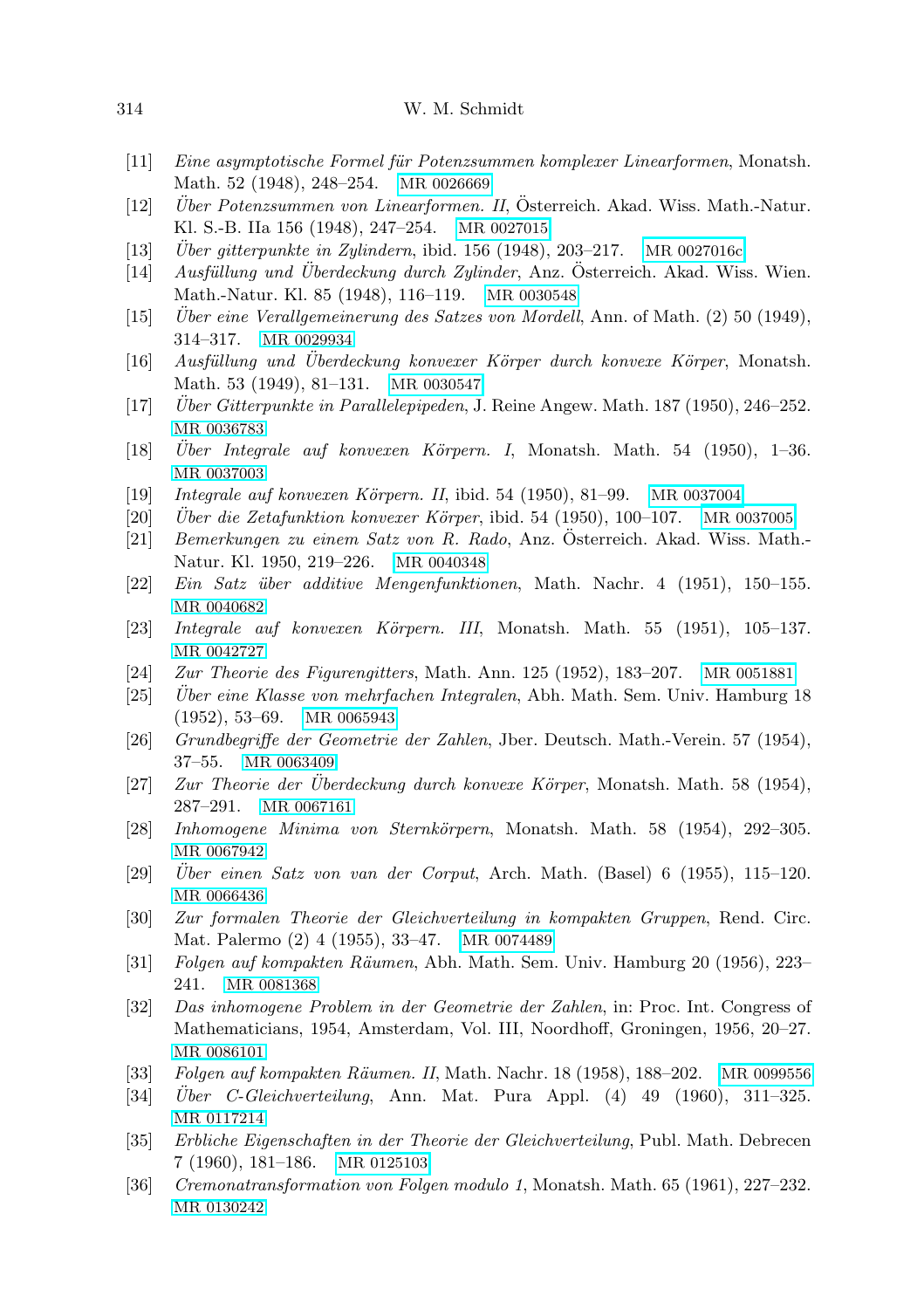- <span id="page-12-2"></span>[37] Funktionen von beschränkter Variation in der Theorie der Gleichverteilung, Ann. Mat. Pura Appl. (4) 54 (1961), 325–333. [MR 0139597](http://www.ams.org/mathscinet-getitem?mr=0139597)
- $[38]$  Uber die Diskrepanz mehrdimensionaler Folgen mod 1, Math. Z. 77 (1961), 273–284. [MR 0150106](http://www.ams.org/mathscinet-getitem?mr=0150106)
- $[39]$  Uberdeckung durch konvexe Scheiben, S.-B. Berlin. Math. Ges. 1961–64 (1961), 28–36. [MR 0262173](http://www.ams.org/mathscinet-getitem?mr=0262173)
- <span id="page-12-4"></span>[40] Zur angenäherten Berechnung mehrfacher Integrale, Monatsh. Math. 66 (1962), 140–151. [MR 0143329](http://www.ams.org/mathscinet-getitem?mr=0143329)
- [41] Lösung von Integralgleichungen mittels zahlentheoretischer Methoden. I, Osterreich. Akad. Wiss. Math.-Natur. Kl. S.-B. II 171 (1962), 103–123. [MR 0150552](http://www.ams.org/mathscinet-getitem?mr=0150552)
- <span id="page-12-0"></span>[42] Rhythmische Folgen auf kompakten Gruppen. I, ibid. 171 (1962), 67–74. [MR 0151549](http://www.ams.org/mathscinet-getitem?mr=0151549)
- [43] Geordnete Schätzfunktionen und Diskrepanz, Math. Ann. 150 (1963), 259–267. [MR 0153653](http://www.ams.org/mathscinet-getitem?mr=0153653)
- <span id="page-12-6"></span>[44] (with K. Kreiter) Lösung von Integralgleichungen mittels zahlentheoretischer Methoden. II, Osterreich. Akad. Wiss. Math.-Natur. Kl. S.-B. II 172 (1963), 229–250. ¨ [MR 0179558](http://www.ams.org/mathscinet-getitem?mr=0179558)
- [45] Trigonometrische Interpolation bei Funktionen von mehreren Variablen, Acta Arith. 9 (1964), 305–320. [MR 0173901](http://www.ams.org/mathscinet-getitem?mr=0173901)
- [46] Discrepancy and uniform distribution of sequences, Compos. Math. 16 (1964), 83–91. [MR 0174544](http://www.ams.org/mathscinet-getitem?mr=0174544)
- <span id="page-12-5"></span>[47] Uniform distribution modulo 1 and numerical analysis, ibid. 16 (1964), 92–105. [MR 0175278](http://www.ams.org/mathscinet-getitem?mr=0175278)
- [48] Mathematische Modelle zur kinetischen Gastheorie, Osterreich. Akad. Wiss. Math.- ¨ Natur. Kl. S.-B. II 174 (1965), 287–307. [MR 0207360](http://www.ams.org/mathscinet-getitem?mr=0207360)
- <span id="page-12-1"></span>[49] (with W. Henhapl) Rhythmische Folgen auf kompakten Gruppen. II, ibid. 174 (1965), 139–173. [MR 0209393](http://www.ams.org/mathscinet-getitem?mr=0209393)
- [50] (with W. Kuich) *Geordnete Schätzfunktionen und Diskrepanz. II*, ibid. 174 (1965), 235–286. [MR 0214110](http://www.ams.org/mathscinet-getitem?mr=0214110)
- [51] Geometrie der Zahlen und trigonometrische Interpolation bei Funktionen von mehreren Variablen, in: Les Tendances Géométriques en Algèbre et Théorie des Nombres, Editions du Centre National de la Recherche Scientifique, Paris, 1966, 83–86. [MR 0209233](http://www.ams.org/mathscinet-getitem?mr=0209233)
- [52] (with H. Niederreiter) Diskrepanz in kompakten abelschen Gruppen. I, Manuscripta Math. 1 (1969), 259–288. [MR 0249369](http://www.ams.org/mathscinet-getitem?mr=0249369)
- [53] Interpolation analytischer Funktionen auf dem Einheitskreis, in: Number Theory and Analysis (Papers in Honor of Edmund Landau), Plenum, New York, 1969, 97–118. [MR 0271362](http://www.ams.org/mathscinet-getitem?mr=0271362)
- [54] Ein metrischer Satz in der Theorie der C-Gleichverteilung, Monatsh. Math. 74 (1970), 108–118. [MR 0260682](http://www.ams.org/mathscinet-getitem?mr=0260682)
- [55] Bemerkungen zum großen Sieb von Linnik, Osterreich. Akad. Wiss. Math.-Natur. ¨ Kl. S.-B. II 178 (1970), 13–18. [MR 0265314](http://www.ams.org/mathscinet-getitem?mr=0265314)
- <span id="page-12-3"></span>[56] Discrepancy and Riemann integration, in: Studies in Pure Mathematics (Presented to Richard Rado), Academic Press, London, 1971, 121–129. [MR 0277674](http://www.ams.org/mathscinet-getitem?mr=0277674)
- [57] Zur Definition der Diskrepanz, Acta Arith. 18 (1971), 233–241. [MR 0286757](http://www.ams.org/mathscinet-getitem?mr=0286757)
- [58] Ein metrisches Gegenstück zu einem Satz von W. A. Veech, Monatsh. Math. 76 (1972), 436–447. [MR 0321898](http://www.ams.org/mathscinet-getitem?mr=0321898)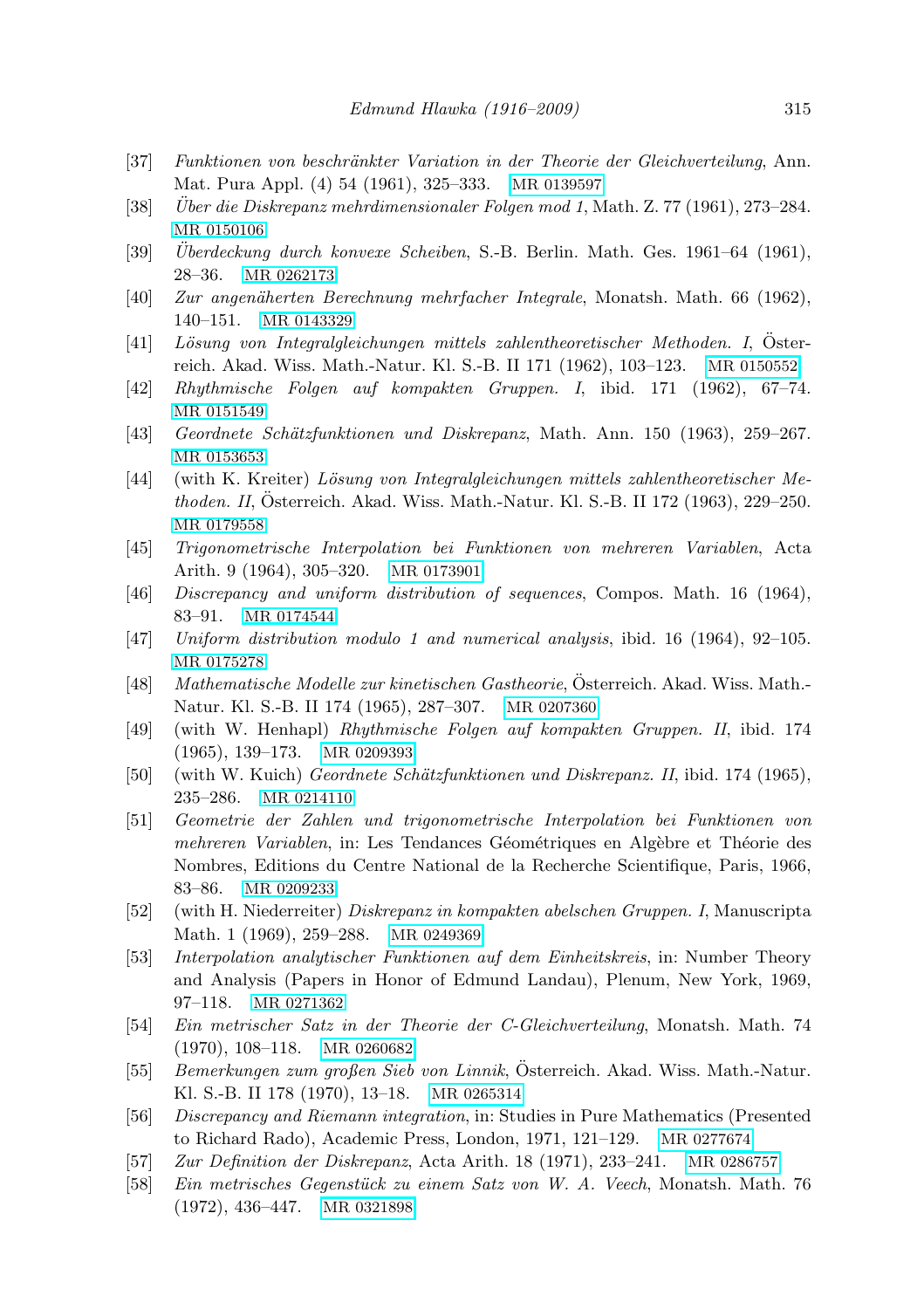## 316 W. M. Schmidt

- [59] A transformation of equidistributed sequences, in: Applications of Number Theory to Numerical Analysis (Montréal, 1971), Academic Press, New York, 1972, 371– 388. [MR 0447161](http://www.ams.org/mathscinet-getitem?mr=0447161)
- [60] (with R. Mück) Uber eine Transformation von gleichverteilten Folgen. II, Computing 9 (1972), 127–138. [MR 0453682](http://www.ams.org/mathscinet-getitem?mr=0453682)
- $[61]$  Uber eine Methode von E. Hecke in der Theorie der Gleichverteilung, Acta Arith. 24 (1973), 11–31. [MR 0417092](http://www.ams.org/mathscinet-getitem?mr=0417092)
- <span id="page-13-3"></span>[62] Mathematische Modelle der kinetischen Gastheorie, Westdeutscher Verlag, Opladen, 1974. [MR 0456185](http://www.ams.org/mathscinet-getitem?mr=0456185)
- [63] Zum großen Sieb von Linnik, Acta Arith. 27 (1975), 89–100. [MR 0366845](http://www.ams.org/mathscinet-getitem?mr=0366845)
- [64] Zur Theorie der Gleichverteilung. I, II, Anz. Osterreich. Akad. Wiss. Math.-Natur. ¨ Kl. 1975, 13–14, 23–24. [MR 0387223](http://www.ams.org/mathscinet-getitem?mr=0387223)
- [65] Zur quantitativen Theorie der Gleichverteilung, Österreich. Akad. Wiss. Math.-Natur. Kl. S.-B. II 184 (1975), 355–365. [MR 0422183](http://www.ams.org/mathscinet-getitem?mr=0422183)
- <span id="page-13-1"></span>[66] Anwendung zahlentheoretischer Methoden auf Probleme der numerischen Mathematik. I, ibid. 184 (1975), 217–225. [MR 0424737](http://www.ams.org/mathscinet-getitem?mr=0424737)
- <span id="page-13-0"></span>[67] Uber die Gleichverteilung gewisser Folgen, welche mit den Nullstellen der Zeta- ¨  $funktion zusammenhängen, ibid. 184 (1975), 459–471. MR 0453661$  $funktion zusammenhängen, ibid. 184 (1975), 459–471. MR 0453661$
- <span id="page-13-2"></span>[68] Numerische analytische Fortsetzung in Polyzylindern, ibid. 184 (1975), 307–331. [MR 0478568](http://www.ams.org/mathscinet-getitem?mr=0478568)
- [69] On some concepts, theorems and problems in the theory of uniform distribution, in: Topics in Number Theory (Debrecen, 1974), Colloq. Math. Soc. János Bolyai 13, North-Holland, Amsterdam, 1976, 97–109. [MR 0435018](http://www.ams.org/mathscinet-getitem?mr=0435018)
- [70] Absch¨atzung von trigonometrischen Summen mittels diophantischer Approximationen, Osterreich. Akad. Wiss. Math.-Natur. Kl. S.-B. II 185 (1976), 43–50. ¨ [MR 0453662](http://www.ams.org/mathscinet-getitem?mr=0453662)
- [71] Das Werk Perrons auf dem Gebiete der diophantischen Approximationen, Jber. Deutsch. Math.-Verein. 80 (1978), 1–12. [MR 0491525](http://www.ams.org/mathscinet-getitem?mr=0491525)
- [72] Theorie der Gleichverteilung, Bibliographisches Institut, Mannheim, 1979. [MR 0542905](http://www.ams.org/mathscinet-getitem?mr=0542905)
- [73] Weierstraßcher Approximationssatz und Gleichverteilung, Monatsh. Math. 88 (1979), 137–170. [MR 0551937](http://www.ams.org/mathscinet-getitem?mr=0551937)
- [74] (with Ch. Binder and P. Schmitt) Grundbegriffe der Mathematik, Prugg Verlag, Vienna, 1979. [MR 0558087](http://www.ams.org/mathscinet-getitem?mr=0558087)
- [75] (with J. Schoissengeier) Zahlentheorie, Manzsche Verlags- und Universitätsbuchhandlung, Vienna, 1979. [MR 0548868](http://www.ams.org/mathscinet-getitem?mr=0548868)
- [76] Gleichverteilung und Quadratwurzelschnecke, Monatsh. Math. 89 (1980), 19–44. [MR 0566292](http://www.ams.org/mathscinet-getitem?mr=0566292)
- [77] Nachruf auf Prof. Hans Hornich, Monatsh. Math. 89 (1980), 1–8. [MR 0566290](http://www.ams.org/mathscinet-getitem?mr=0566290)
- [78] Uber einige Reihen, welche mit den Vielfachen von Irrationalzahlen zusam- ¨ menhängen, Acta Arith. 37 (1980), 285–306. [MR 0598882](http://www.ams.org/mathscinet-getitem?mr=0598882)
- [79] Approzimation von Irrationalzahlen und pythagoräische Tripel, in: Lectures from the Colloquium on the Occasion of Ernst Peschl's 70th birthday, Bonner Math. Schriften 121, Univ. Bonn, Bonn, 1980, 1–32. [MR 0614760](http://www.ams.org/mathscinet-getitem?mr=0614760)
- [80] 90 Jahre Geometrie der Zahlen, in: Yearbook: Surveys of Mathematics 1980, Bibliographisches Inst., Mannheim, 1980, 9–41. [MR 0620325](http://www.ams.org/mathscinet-getitem?mr=0620325)
- <span id="page-13-4"></span>[81] Gleichverteilung und mathematische Linguistik, Osterreich. Akad. Wiss. Math.-Natur. Kl. Sitzungsber. II 189 (1980), 209–248. [MR 0639700](http://www.ams.org/mathscinet-getitem?mr=0639700)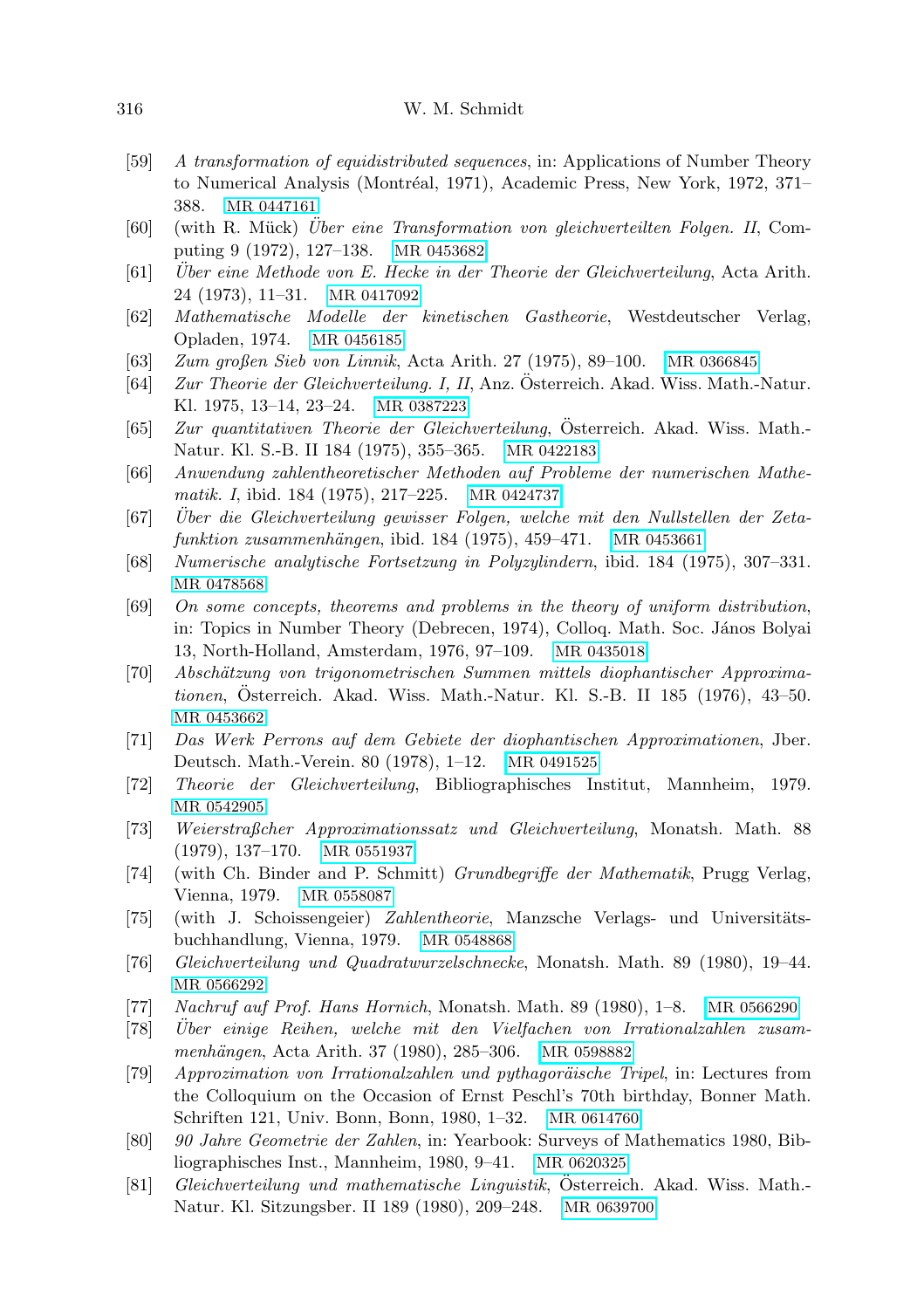- [82] Über einige Sätze, Begriffe und Probleme in der Theorie der Gleichverteilung. II, Osterreich. Akad. Wiss. Math.-Natur. Kl. Sitzungsber. II 189 (1980), 437–490. ¨ [MR 0645297](http://www.ams.org/mathscinet-getitem?mr=0645297)
- [83] Anwendung einer zahlengeometrischen Methode von C. L. Siegel auf Probleme der Analysis, Comment. Math. Helv. 56 (1981), 66–82. [MR 0615616](http://www.ams.org/mathscinet-getitem?mr=0615616)
- $[84]$  Uber einige Reihen, die mit den Vielfachen von Irrationalzahlen zusammenhängen. II, Österreich. Akad. Wiss. Math.-Natur. Kl. Sitzungsber. II 190 (1981),  $33-61$ . [MR 0651286](http://www.ams.org/mathscinet-getitem?mr=0651286)
- <span id="page-14-1"></span>[85] (with F. Firneis and P. Zinterhof) Zahlentheoretische Methoden in der numerischen Mathematik, Schriftenreihe der Osterreichischen Computer Gesellschaft 12, R. Ol- ¨ denbourg Verlag, Munich, 1981. [MR 0785933](http://www.ams.org/mathscinet-getitem?mr=0785933)
- <span id="page-14-0"></span>[86] Gleichverteilung auf Produkten von Sphären, J. Reine Angew. Math. 330 (1982), 1–43. [MR 0641809](http://www.ams.org/mathscinet-getitem?mr=0641809)
- <span id="page-14-3"></span>[87] Zum Zahlbegriff, Philos. Natur. 19 (1982), 413–470. [MR 0696355](http://www.ams.org/mathscinet-getitem?mr=0696355)
- [88] Trigonometrische Interpolation bei Funktionen von mehreren Variablen. II, Osterreich. Akad. Wiss. Math.-Natur. Kl. Sitzungsber. II 191 (1982), 187–201. ¨ [MR 0705437](http://www.ams.org/mathscinet-getitem?mr=0705437)
- [89] Nachruf auf Carl Ludwig Siegel, in: Yearbook: Surveys of Mathematics 1982, Bibliographisches Inst., Mannheim, 1982, 159–168. [MR 0671283](http://www.ams.org/mathscinet-getitem?mr=0671283)
- [90] Gleichverteilung und das Konvergenzverhalten von Potenzreihen am Rande des Konvergenzkreises, Manuscripta Math. 44 (1983), 231–263. [MR 0709853](http://www.ams.org/mathscinet-getitem?mr=0709853)
- <span id="page-14-2"></span>[91] Lineare Differenzengleichungen in mehreren Variablen, J. Reine Angew. Math. 339 (1983), 166–178. [MR 0686703](http://www.ams.org/mathscinet-getitem?mr=0686703)
- [92] Addendum: "In memory of Carl Ludwig Siegel", in: Yearbook: Surveys of Mathematics 1983, Math. Surveys 16, Bibliographisches Inst., Mannheim, 1983, 215–216. [MR 0715641](http://www.ams.org/mathscinet-getitem?mr=0715641)
- [93] Eine Bemerkung zur Theorie der Gleichverteilung, in: Studies in Pure Mathemat-ics, Birkhäuser, Basel, 1983, 337–345. [MR 0820233](http://www.ams.org/mathscinet-getitem?mr=0820233)
- [94] The Theory of Uniform Distribution, A B Academic Publ., Berkhamsted, 1984. With a foreword by S. K. Zaremba; translated from the German by Henry Orde. [MR 0750652](http://www.ams.org/mathscinet-getitem?mr=0750652)
- $[95]$  Uber einen Satz von C. Radoux, in: Mathematical Structure—Computational Mathematics—Mathematical Modeling, 2, Publ. House Bulgar. Acad. Sci., Sofia, 1984, 208–215. [MR 0790883](http://www.ams.org/mathscinet-getitem?mr=0790883)
- [96] Uber einige Gitterreihen und Gitterfunktionen, Österreich. Akad. Wiss. Math.-Natur. Kl. Sitzungsber. II 193 (1984), 247–287. [MR 0799311](http://www.ams.org/mathscinet-getitem?mr=0799311)
- [97] N¨aherungsl¨osungen der Wellengleichung und verwandter Gleichungen durch zahlentheoretische Methoden, ibid. 193 (1984), 359–442. [MR 0817915](http://www.ams.org/mathscinet-getitem?mr=0817915)
- [98] Carl Ludwig Siegel (31/12/1896–4/4/1981), J. Number Theory 20 (1985), 373–404. [MR 0797184](http://www.ams.org/mathscinet-getitem?mr=0797184)
- [99] Uber ein Produkt, das in der Interpolation analytischer Funktionen im Einheitskreis ¨ auftritt, in: Zahlentheoretische Analysis, Lecture Notes in Math. 1114, Springer, Berlin, 1985, 19–25. [MR 1031811](http://www.ams.org/mathscinet-getitem?mr=1031811)
- [100] Bemerkung zum Lemma von Du Bois–Reymond. I. II, in: Zahlentheoretische Analysis, Lecture Notes in Math. 1114, Springer, Berlin, 1985, 26–29, 30–39. [MR 1031812](http://www.ams.org/mathscinet-getitem?mr=1031812)
- [101] (with J. Schoissengeier and R. Taschner) Geometrische und analytische Zahlentheo-rie, Manzsche Verlags- und Universitätsbuchhandlung, Vienna, 1986. [MR 0827221](http://www.ams.org/mathscinet-getitem?mr=0827221)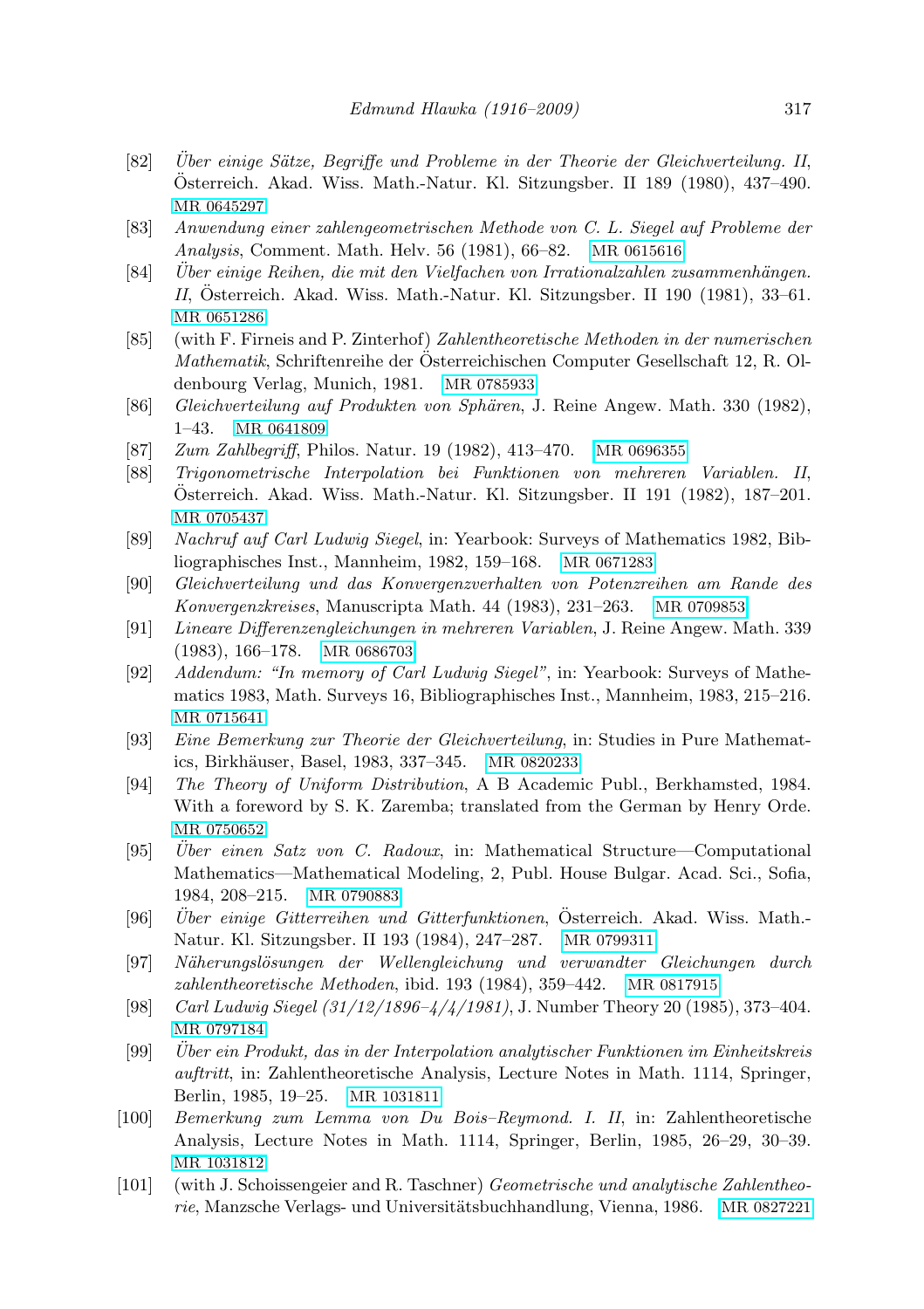- [102] Gleichverteilung und ein Satz von Müntz, J. Number Theory 24 (1986), 35–46. [MR 0852188](http://www.ams.org/mathscinet-getitem?mr=0852188)
- [103] (with Ch. Binder) Uber die Entwicklung der Theorie der Gleichverteilung in den ¨ Jahren 1909 bis 1916, Arch. Hist. Exact Sci. 36 (1986), 197–249. [MR 0872356](http://www.ams.org/mathscinet-getitem?mr=0872356)
- $[104]$  Uber die geometrische Reihe von E. Hecke, Acta Arith. 49 (1987), 113–125. [MR 0928631](http://www.ams.org/mathscinet-getitem?mr=0928631)
- <span id="page-15-2"></span>[105] Uber die direkten Methoden der Variationsrechnung und Gleichverteilung, in: Zahlentheoretische Analysis, II, Lecture Notes in Math. 1262, Springer, Berlin, 1987, 50–85. [MR 1012960](http://www.ams.org/mathscinet-getitem?mr=1012960)
- [106] On a class of multiple Lambert series, J. Math. Phys. Sci. 22 (1988), 45–66. [MR 0940386](http://www.ams.org/mathscinet-getitem?mr=0940386)
- <span id="page-15-3"></span>[107] Eine Anwendung diophantischer Approximationen auf die Theorie von Differentialgleichungen, Aequationes Math. 35 (1988), 232–253. [MR 0854242](http://www.ams.org/mathscinet-getitem?mr=0854242)
- [108] Beiträge zur Theorie der Gleichverteilung und ihren Anwendungen. I. Einleitung, Osterreich. Akad. Wiss. Math.-Natur. Kl. Sitzungsber. II 197 (1988), 1–94. ¨ [MR 1004374](http://www.ams.org/mathscinet-getitem?mr=1004374)
- [109] Beiträge zur Theorie der Gleichverteilung und ihren Anwendungen. II. Der euklidische Fall, ibid. 197 (1988), 95–120. [MR 1004375](http://www.ams.org/mathscinet-getitem?mr=1004375)
- [110] Beiträge zur Theorie der Gleichverteilung und ihren Anwendungen. III. Der nichteuklidische Fall, ibid. 197 (1988), 121–154. [MR 1004376](http://www.ams.org/mathscinet-getitem?mr=1004376)
- <span id="page-15-1"></span>[111] Beiträge zur Theorie der Gleichverteilung und ihren Anwendungen. IV. Der sphärische Fall, die einpunktig kompaktifizierten  $\mathbb{R}^n$  und  $\mathbb{C}^n$ , der reelle und komplexe projektive Raum, ibid. 197 (1988), 209–259. [MR 1004380](http://www.ams.org/mathscinet-getitem?mr=1004380)
- [112] Beiträge zur Theorie der Gleichverteilung und ihren Anwendungen. V. Der Fall der unitären Gruppe, ibid. 197 (1988), 261–289. [MR 1004381](http://www.ams.org/mathscinet-getitem?mr=1004381)
- [113] Zur Radontransformation, ibid. 198 (1989), 331–379. [MR 1084702](http://www.ams.org/mathscinet-getitem?mr=1084702)
- <span id="page-15-0"></span>[114] Selecta, Springer, Berlin, 1990. Edited and with a preface by Peter M. Gruber and Wolfgang M. Schmidt. [MR 1042092](http://www.ams.org/mathscinet-getitem?mr=1042092)
- $[115]$  Über eine Klasse von gleichverteilten Folgen, Acta Arith. 53 (1990), 389–402. [MR 1067770](http://www.ams.org/mathscinet-getitem?mr=1067770)
- [116] N¨aherungsformeln zur Berechnung von mehrfachen Integralen mit Anwendungen auf die Berechnungen von Potentialen, Induktionskoeffizienten und Lösungen von Gleichungssystemen, in: Number-Theoretic Analysis (Vienna, 1988), Lecture Notes in Math. 1452, Springer, 1990, 65–111. [MR 1084639](http://www.ams.org/mathscinet-getitem?mr=1084639)
- [117] Korrekturen und Bemerkungen zu: Edmund Hlawka, Beitr¨age zur Theorie der  $Gleivhverteilung und ihren Anuendungen I-V, Österreich. Akad. Wiss. Math.–$ Natur. Kl. Sitzungsber. II 199 (1990), 193. [MR 1138884](http://www.ams.org/mathscinet-getitem?mr=1138884)
- [118] (with J. Schoissengeier and R. Taschner) Geometric and Analytic Number Theory, Universitext, Springer, Berlin, 1991. Translated from the 1986 German edition by Charles Thomas. [MR 1123023](http://www.ams.org/mathscinet-getitem?mr=1123023)
- [119] Buffons Nadelproblem und verwandte Probleme behandelt mit der Gleichverteilung, Geom. Dedicata 41 (1992), 101–116. [MR 1147506](http://www.ams.org/mathscinet-getitem?mr=1147506)
- [120] Buffons Nadelproblem und verwandte Probleme behandelt mit der Theorie der Gleichverteilung. II, ibid. 44 (1992), 105–110. [MR 1188085](http://www.ams.org/mathscinet-getitem?mr=1188085)
- [121] Hans J. Reiter, Monatsh. Math. 114 (1992), 171–173. [MR 1203969](http://www.ams.org/mathscinet-getitem?mr=1203969)
- [122] Uber eine Klasse von Näherungspolygonen zur Peanokurve, J. Number Theory 43 (1993), 93–108. [MR 1200813](http://www.ams.org/mathscinet-getitem?mr=1200813)
- <span id="page-15-4"></span>[123] Gleichverteilung—Entropie (Das Entropiespiel von T. and P. Ehrenfest) [oder:  $Über Hausfrauen und Dämone, Exposition. Math. 11 (1993), 3–46. MR 1202330$  $Über Hausfrauen und Dämone, Exposition. Math. 11 (1993), 3–46. MR 1202330$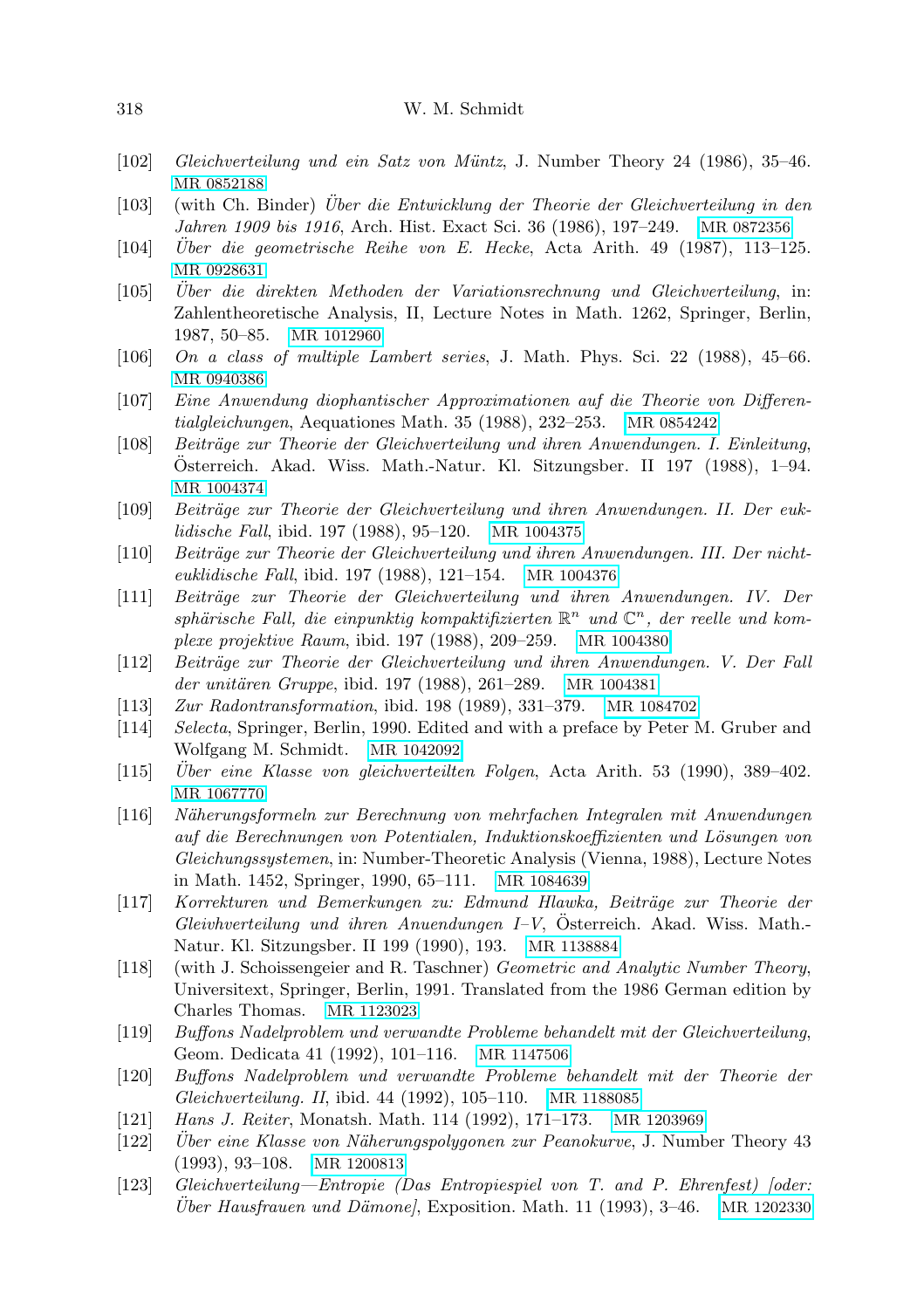- $[124]$  (with Ch. Binder and J. Schoissengeier) *Über einige Beispiele für Anwendungen* der Theorie der Gleichverteilung, Math. Slovaca 43 (1993), 427–446. [MR 1248976](http://www.ams.org/mathscinet-getitem?mr=1248976)
- [125] Nachruf auf Nikolaus Hofreiter, Monatsh. Math. 116 (1993), 263–273. [MR 1253686](http://www.ams.org/mathscinet-getitem?mr=1253686)
- [126] Zur Radontransformation. II, Osterreich. Akad. Wiss. Math.-Natur. Kl. Sitzungsber. II 202 (1993), 59–88. [MR 1268804](http://www.ams.org/mathscinet-getitem?mr=1268804)
- [127] Zur Radontransformation. III, ibid. 202 (1993), 95–106. [MR 1268805](http://www.ams.org/mathscinet-getitem?mr=1268805)
- [128] On the work of Professor Fritz John, in: 75 years of Radon Transform (Vienna, 1992), Conf. Proc. Lecture Notes Math. Phys. IV, Int. Press, Cambridge, MA, 1994, 36–38. [MR 1313921](http://www.ams.org/mathscinet-getitem?mr=1313921)
- [129] Radon transform and uniform distribution, ibid., 209–222. [MR 1313935](http://www.ams.org/mathscinet-getitem?mr=1313935))
- [130] Erinnerungen an Karl Prachar, Monatsh. Math. 121 (1996), 1–9. [MR 1375637](http://www.ams.org/mathscinet-getitem?mr=1375637)
- [131] Renewal of the doctorate of Olga Taussky Todd, Math. Intelligencer 19 (1997), 18–20. [MR 1439154](http://www.ams.org/mathscinet-getitem?mr=1439154)
- [132] Olga Taussky-Todd, 1906–1995, Monatsh. Math. 123 (1997), 189–201. [MR 1441998](http://www.ams.org/mathscinet-getitem?mr=1441998)
- [133] Die Idee der "willkürlichen" Funktionen von Poincaré im Laufe eines Jahrhunderts, Acta Hist. Leopold. 1997, no. 27, 189–200. [MR 1492475](http://www.ams.org/mathscinet-getitem?mr=1492475)
- <span id="page-16-3"></span>[134] Uber eine Konstruktion gleichverteilter Folgen auf Sphären, in der Drehgruppe und  $in \ der \ unitären \ Gruppe$ , Österreich. Akad. Wiss. Math.-Natur. Kl. Sitzungsber. II 206 (1997), 241–251. [MR 1632919](http://www.ams.org/mathscinet-getitem?mr=1632919)
- $[135]$  Über Dirichletsche Randwertprobleme bei partiellen Differentialgleichungen, die mit Schwingungsgleichungen verwandt sind, ibid. 206 (1997), 217–239. [MR 1632923](http://www.ams.org/mathscinet-getitem?mr=1632923)
- [136] Gleichverteilung und Simulation, ibid. 206 (1997), 183–216. [MR 1632927](http://www.ams.org/mathscinet-getitem?mr=1632927)
- <span id="page-16-5"></span>[137] Statistik und Gleichverteilung, Grazer Math. Berichte 335, Karl-Franzens-Univ. Graz, Graz, 1998. [MR 1638218](http://www.ams.org/mathscinet-getitem?mr=1638218)
- [138] Gleichverteilung und die willkürlichen Funktionen von Poincaré, Math. Slovaca 48 (1998), 457–506. [MR 1697611](http://www.ams.org/mathscinet-getitem?mr=1697611)
- $[139]$  Uber einige geometrische Anwendungen im Zusammenhang mit pythagoräischen Tripeln und Gleichverteilung, Aequationes Math. 58 (1999), 163–175. [MR 1714330](http://www.ams.org/mathscinet-getitem?mr=1714330)
- [140] Gleichverteilung und die willkürlichen Funktionen von Poincaré. II, Österreich. Akad. Wiss. Math.-Natur. Kl. Sitzungsber. II 208 (1999), 31–78. [MR 1908803](http://www.ams.org/mathscinet-getitem?mr=1908803)
- <span id="page-16-4"></span>[141] Zur kinetischen Gastheorie. IV, ibid. 208 (1999), 79–87. [MR 1908804](http://www.ams.org/mathscinet-getitem?mr=1908804)
- [142] Zwei Anwendungen der Theorie der guten Gitterpunkte, ibid. 208 (1999), 89–95. [MR 1908805](http://www.ams.org/mathscinet-getitem?mr=1908805)
- <span id="page-16-1"></span>[143] Pythagorean triples, in: Number Theory, Trends Math., Birkhäuser, Basel, 2000, 141–155. [MR 1764800](http://www.ams.org/mathscinet-getitem?mr=1764800)
- $[144]$  Uber die Anwendung der Theorie der Gleichverteilung auf die Lösung von Differentialgleichungen, Math. Pannon. 11 (2000), 165–186. [MR 1790993](http://www.ams.org/mathscinet-getitem?mr=1790993)
- <span id="page-16-0"></span>[145] Edmund Hlawka, Classics of World Sciences, Vol. 6, ed. by S. Moskaliuk, TIMPANI, Kyiv, 2001.
- [146] Bemerkungen zur letzten Arbeit von M. Smoluchowski, Anz. Osterreich. Akad. ¨ Wiss. Math.-Natur. Kl. 138 (2001), 13–22. [MR 2005893](http://www.ams.org/mathscinet-getitem?mr=2005893)
- [147] Korrekturen und Ergänzungen zu "Gleichverteilung und die willkürlichen Funktionen von Poincaré. Teil II", Anz. Österreich. Akad. Wiss. Math.-Natur. Kl. 138 (2001), 23–25. [MR 2005894](http://www.ams.org/mathscinet-getitem?mr=2005894)
- <span id="page-16-2"></span>[148] Pythagoräische Tripel: Gleichverteilung und geometrische Anwendungen, Acta Math. Inform. Univ. Ostraviensis 11 (2003), 29–72. [MR 2037309](http://www.ams.org/mathscinet-getitem?mr=2037309)
- <span id="page-16-6"></span>[149] Deterministische Physik, Osterreich. Akad. Wiss. Math.-Natur. Kl. Sitzungsber. II ¨ 212 (2003), 27–55. [MR 2135172](http://www.ams.org/mathscinet-getitem?mr=2135172)